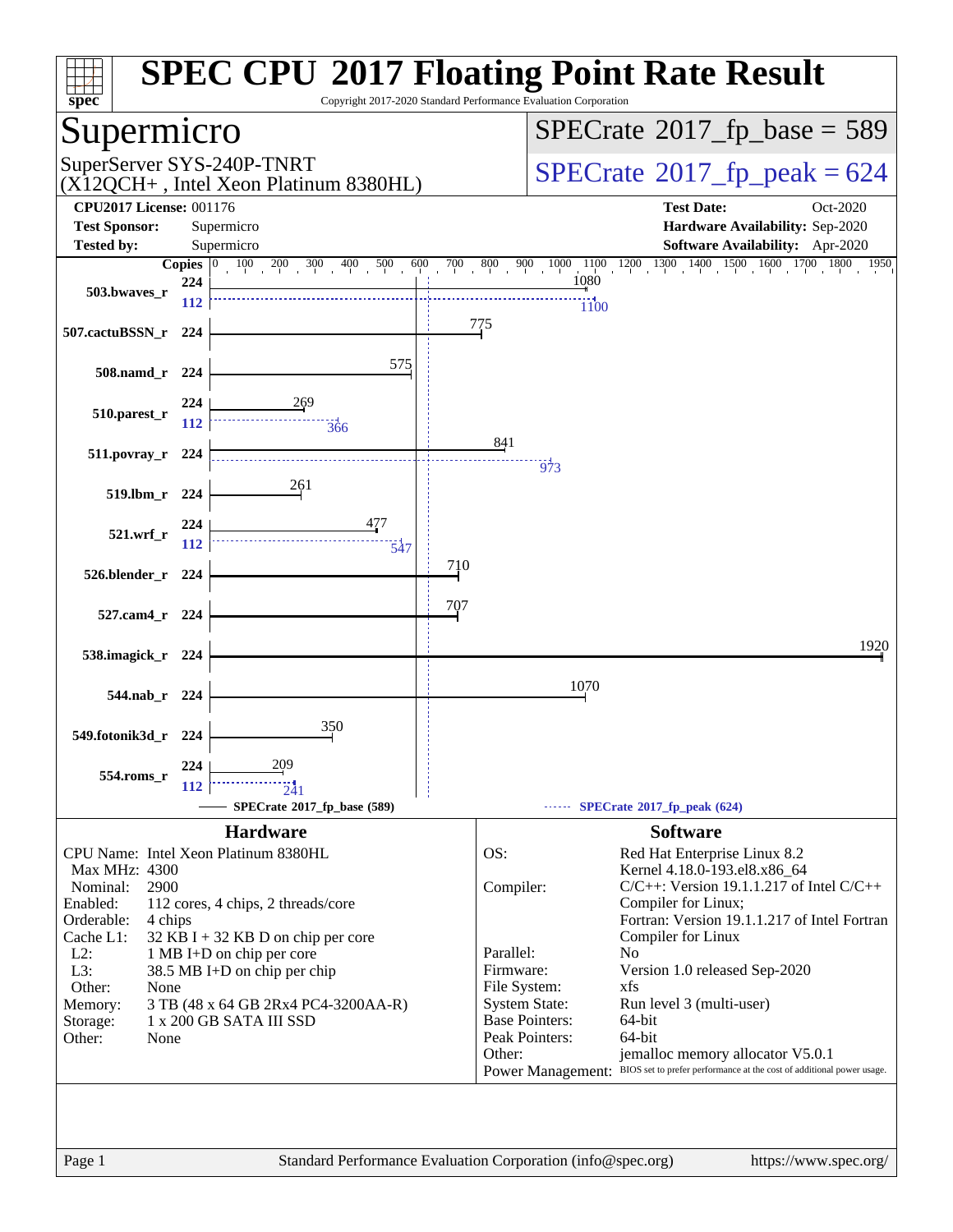

Copyright 2017-2020 Standard Performance Evaluation Corporation

## Supermicro

(X12QCH+ , Intel Xeon Platinum 8380HL)

 $SPECrate$ <sup>®</sup>[2017\\_fp\\_base =](http://www.spec.org/auto/cpu2017/Docs/result-fields.html#SPECrate2017fpbase) 589

SuperServer SYS-240P-TNRT  $\begin{array}{c|c}\n\text{SuperServer SYS-240P-TNRT} & \text{SPECrate} \n\hline\n\end{array}$  $\begin{array}{c|c}\n\text{SuperServer SYS-240P-TNRT} & \text{SPECrate} \n\hline\n\end{array}$  $\begin{array}{c|c}\n\text{SuperServer SYS-240P-TNRT} & \text{SPECrate} \n\hline\n\end{array}$ 

**[CPU2017 License:](http://www.spec.org/auto/cpu2017/Docs/result-fields.html#CPU2017License)** 001176 **[Test Date:](http://www.spec.org/auto/cpu2017/Docs/result-fields.html#TestDate)** Oct-2020 **[Test Sponsor:](http://www.spec.org/auto/cpu2017/Docs/result-fields.html#TestSponsor)** Supermicro **[Hardware Availability:](http://www.spec.org/auto/cpu2017/Docs/result-fields.html#HardwareAvailability)** Sep-2020 **[Tested by:](http://www.spec.org/auto/cpu2017/Docs/result-fields.html#Testedby)** Supermicro **[Software Availability:](http://www.spec.org/auto/cpu2017/Docs/result-fields.html#SoftwareAvailability)** Apr-2020

#### **[Results Table](http://www.spec.org/auto/cpu2017/Docs/result-fields.html#ResultsTable)**

|                                          | <b>Base</b>   |                |       |                | <b>Peak</b> |                |       |               |                |              |                |              |                |              |
|------------------------------------------|---------------|----------------|-------|----------------|-------------|----------------|-------|---------------|----------------|--------------|----------------|--------------|----------------|--------------|
| <b>Benchmark</b>                         | <b>Copies</b> | <b>Seconds</b> | Ratio | <b>Seconds</b> | Ratio       | <b>Seconds</b> | Ratio | <b>Copies</b> | <b>Seconds</b> | <b>Ratio</b> | <b>Seconds</b> | <b>Ratio</b> | <b>Seconds</b> | <b>Ratio</b> |
| 503.bwayes_r                             | 224           | 2085           | 1080  | 2085           | 1080        | 2096           | 1070  | 112           | 1023           | <b>1100</b>  | 1023           | 1100         | 1022           | 1100         |
| 507.cactuBSSN r                          | 224           | 366            | 774   | 366            | 775         | 366            | 776   | 224           | 366            | 774          | 366            | 775          | 366            | 776          |
| 508.namd_r                               | 224           | 370            | 575   | 370            | 575         | 370            | 575   | 224           | 370            | 575          | 370            | 575          | 370            | 575          |
| 510.parest_r                             | 224           | 2182           | 269   | 2181           | 269         | 2188           | 268   | 112           | 801            | 366          | 801            | 366          | 800            | 366          |
| 511.povray_r                             | 224           | 622            | 841   | 621            | 842         | 622            | 841   | 224           | 537            | 974          | 538            | 972          | 538            | 973          |
| 519.1bm r                                | 224           | 904            | 261   | 904            | 261         | 904            | 261   | 224           | 904            | 261          | 904            | 261          | 904            | 261          |
| $521$ .wrf r                             | 224           | 1052           | 477   | 1058           | 474         | 1051           | 478   | 112           | 459            | 547          | 459            | 547          | 458            | 547          |
| 526.blender r                            | 224           | 480            | 710   | 481            | 709         | 480            | 710   | 224           | 480            | 710          | 481            | 709          | 480            | 710          |
| $527.cam4_r$                             | 224           | 554            | 707   | 552            | 709         | 555            | 706   | 224           | 554            | 707          | 552            | 709          | 555            | 706          |
| 538.imagick_r                            | 224           | 290            | 1920  | 291            | 1920        | 291            | 1920  | 224           | 290            | 1920         | 291            | 1920         | 291            | 1920         |
| 544.nab r                                | 224           | 352            | 1070  | 352            | 1070        | 352            | 1070  | 224           | 352            | 1070         | 352            | 1070         | 352            | 1070         |
| 549.fotonik3d r                          | 224           | 2494           | 350   | 2491           | 350         | 2498           | 350   | 224           | 2494           | 350          | 2491           | 350          | 2498           | 350          |
| $554$ .roms r                            | 224           | 1704           | 209   | 1698           | 210         | 1708           | 208   | 112           | 741            | 240          | 732            | 243          | 740            | 241          |
| $SPECrate^{\circ}2017$ _fp_base =<br>589 |               |                |       |                |             |                |       |               |                |              |                |              |                |              |

**[SPECrate](http://www.spec.org/auto/cpu2017/Docs/result-fields.html#SPECrate2017fppeak)[2017\\_fp\\_peak =](http://www.spec.org/auto/cpu2017/Docs/result-fields.html#SPECrate2017fppeak) 624**

Results appear in the [order in which they were run](http://www.spec.org/auto/cpu2017/Docs/result-fields.html#RunOrder). Bold underlined text [indicates a median measurement](http://www.spec.org/auto/cpu2017/Docs/result-fields.html#Median).

#### **[Compiler Notes](http://www.spec.org/auto/cpu2017/Docs/result-fields.html#CompilerNotes)**

The inconsistent Compiler version information under Compiler Version section is due to a discrepancy in Intel Compiler. The correct version of C/C++ compiler is: Version 19.1.1.217 Build 20200306 Compiler for Linux The correct version of Fortran compiler is: Version 19.1.1.217 Build 20200306 Compiler for Linux

#### **[Submit Notes](http://www.spec.org/auto/cpu2017/Docs/result-fields.html#SubmitNotes)**

 The numactl mechanism was used to bind copies to processors. The config file option 'submit' was used to generate numactl commands to bind each copy to a specific processor. For details, please see the config file.

#### **[Operating System Notes](http://www.spec.org/auto/cpu2017/Docs/result-fields.html#OperatingSystemNotes)**

Stack size set to unlimited using "ulimit -s unlimited"

#### **[Environment Variables Notes](http://www.spec.org/auto/cpu2017/Docs/result-fields.html#EnvironmentVariablesNotes)**

Environment variables set by runcpu before the start of the run: LD\_LIBRARY\_PATH = "/home/cpu2017/lib/intel64:/home/cpu2017/je5.0.1-64" MALLOC\_CONF = "retain:true"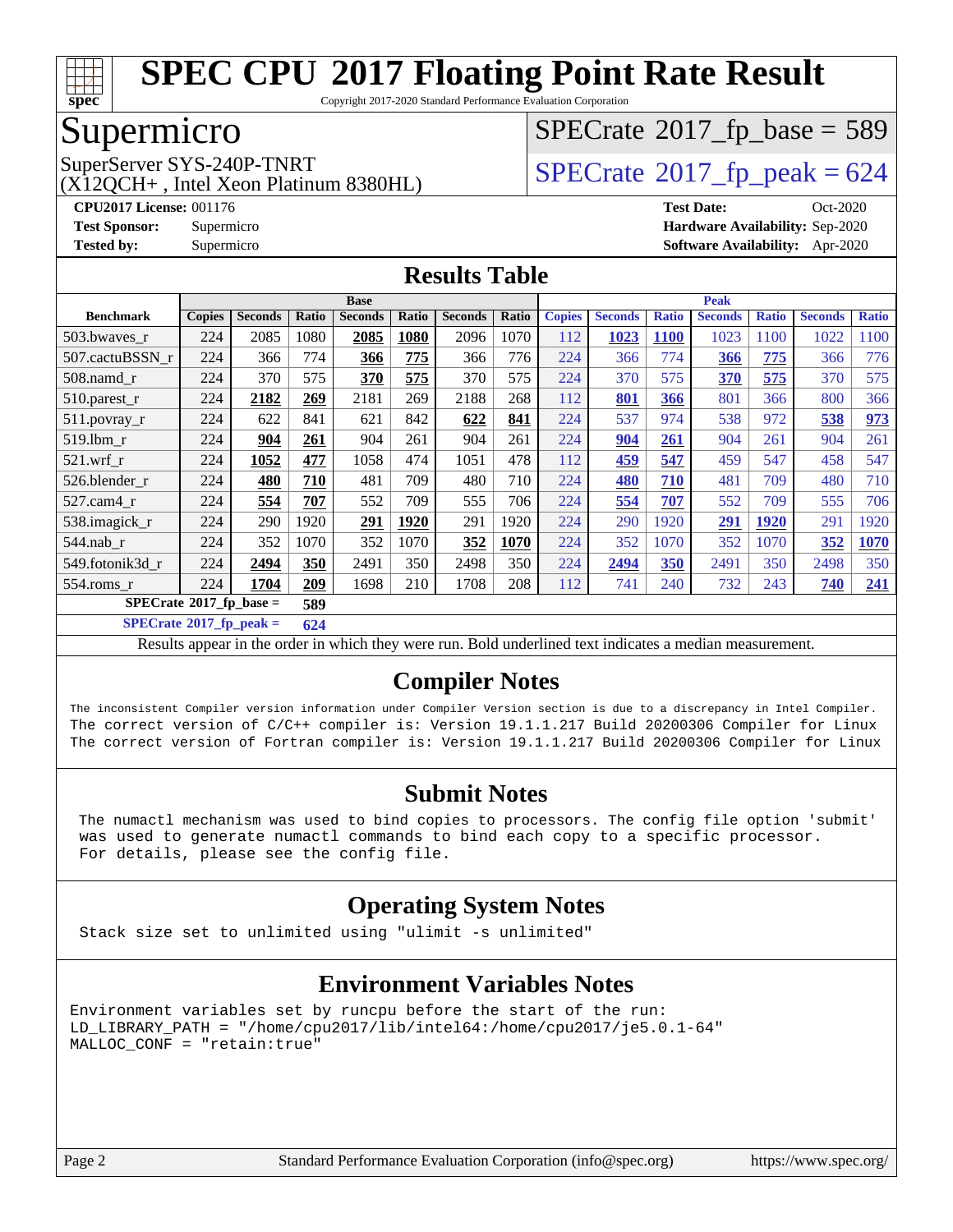

Copyright 2017-2020 Standard Performance Evaluation Corporation

## Supermicro

 $SPECTate$ <sup>®</sup>[2017\\_fp\\_base =](http://www.spec.org/auto/cpu2017/Docs/result-fields.html#SPECrate2017fpbase) 589

(X12QCH+ , Intel Xeon Platinum 8380HL)

SuperServer SYS-240P-TNRT  $\begin{array}{c|c}\n\text{SuperServer SYS-240P-TNRT} & \text{SPECrate} \n\hline\n\end{array}$  $\begin{array}{c|c}\n\text{SuperServer SYS-240P-TNRT} & \text{SPECrate} \n\hline\n\end{array}$  $\begin{array}{c|c}\n\text{SuperServer SYS-240P-TNRT} & \text{SPECrate} \n\hline\n\end{array}$ 

BIOS Settings:

**[Tested by:](http://www.spec.org/auto/cpu2017/Docs/result-fields.html#Testedby)** Supermicro **[Software Availability:](http://www.spec.org/auto/cpu2017/Docs/result-fields.html#SoftwareAvailability)** Apr-2020

**[CPU2017 License:](http://www.spec.org/auto/cpu2017/Docs/result-fields.html#CPU2017License)** 001176 **[Test Date:](http://www.spec.org/auto/cpu2017/Docs/result-fields.html#TestDate)** Oct-2020 **[Test Sponsor:](http://www.spec.org/auto/cpu2017/Docs/result-fields.html#TestSponsor)** Supermicro **[Hardware Availability:](http://www.spec.org/auto/cpu2017/Docs/result-fields.html#HardwareAvailability)** Sep-2020

#### **[General Notes](http://www.spec.org/auto/cpu2017/Docs/result-fields.html#GeneralNotes)**

 Binaries compiled on a system with 1x Intel Core i9-7980XE CPU + 64GB RAM memory using Redhat Enterprise Linux 8.0 Transparent Huge Pages enabled by default Prior to runcpu invocation Filesystem page cache synced and cleared with: sync; echo 3> /proc/sys/vm/drop\_caches runcpu command invoked through numactl i.e.: numactl --interleave=all runcpu <etc>

 NA: The test sponsor attests, as of date of publication, that CVE-2017-5754 (Meltdown) is mitigated in the system as tested and documented. Yes: The test sponsor attests, as of date of publication, that CVE-2017-5753 (Spectre variant 1) is mitigated in the system as tested and documented. Yes: The test sponsor attests, as of date of publication, that CVE-2017-5715 (Spectre variant 2) is mitigated in the system as tested and documented. jemalloc, a general purpose malloc implementation built with the RedHat Enterprise 7.5, and the system compiler gcc 4.8.5 sources available from jemalloc.net or<https://github.com/jemalloc/jemalloc/releases>

#### **[Platform Notes](http://www.spec.org/auto/cpu2017/Docs/result-fields.html#PlatformNotes)**

| (Continued on next page)                                                                                                                                                                                                                                                                                                                                                                                                      |  |  |  |  |  |
|-------------------------------------------------------------------------------------------------------------------------------------------------------------------------------------------------------------------------------------------------------------------------------------------------------------------------------------------------------------------------------------------------------------------------------|--|--|--|--|--|
| From /proc/cpuinfo<br>model name: $Intel(R)$ Xeon(R) Platinum 8380HL CPU @ 2.90GHz<br>4 "physical id"s (chips)<br>224 "processors"<br>cores, siblings (Caution: counting these is hw and system dependent. The following<br>excerpts from /proc/cpuinfo might not be reliable. Use with caution.)<br>cpu cores $: 28$<br>siblings : 56<br>physical 0: cores 0 1 2 3 4 5 6 8 9 10 11 12 13 14 16 17 18 19 20 21 22 24 25 26 27 |  |  |  |  |  |
| SUT (System Under Test) info as seen by some common utilities.<br>For more information on this section, see<br>https://www.spec.org/cpu2017/Docs/config.html#sysinfo                                                                                                                                                                                                                                                          |  |  |  |  |  |
| Sysinfo program /home/cpu2017/bin/sysinfo<br>Rev: r6365 of 2019-08-21 295195f888a3d7edb1e6e46a485a0011<br>running on X120CH-01 Sat Oct 24 01:28:39 2020                                                                                                                                                                                                                                                                       |  |  |  |  |  |
| $SNC = Enable$<br>Stale AtoS = Disable<br>Patrol Scrub = Disable                                                                                                                                                                                                                                                                                                                                                              |  |  |  |  |  |
| BIOS Settings:<br>Power Technology = Custom<br>Power Performance Tuning = BIOS Controls EPB<br>ENERGY_PERF_BIAS_CFG mode = Maximum Performance                                                                                                                                                                                                                                                                                |  |  |  |  |  |

Page 3 Standard Performance Evaluation Corporation [\(info@spec.org\)](mailto:info@spec.org) <https://www.spec.org/>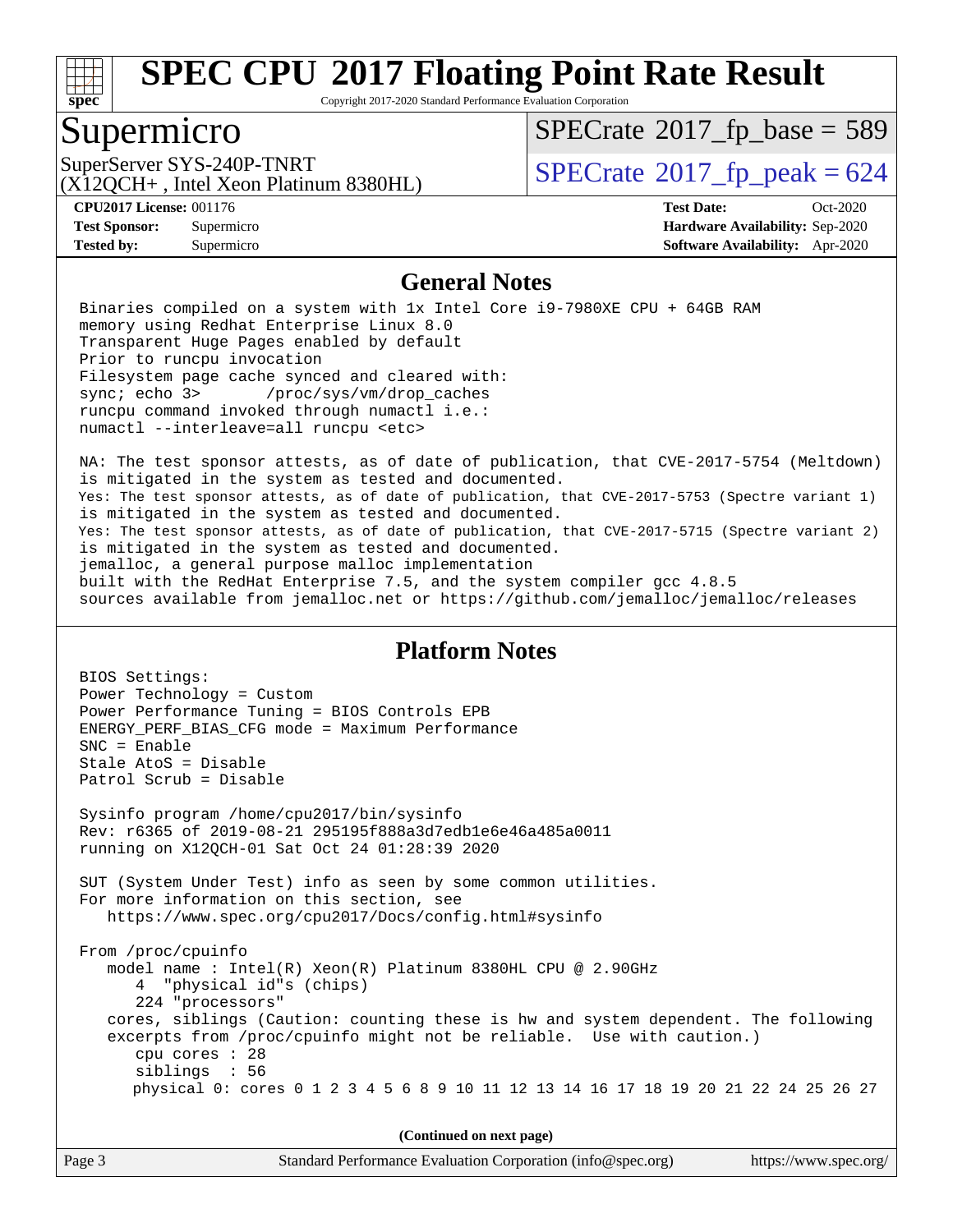

Copyright 2017-2020 Standard Performance Evaluation Corporation

#### Supermicro

 $SPECTate$ <sup>®</sup>[2017\\_fp\\_base =](http://www.spec.org/auto/cpu2017/Docs/result-fields.html#SPECrate2017fpbase) 589

(X12QCH+ , Intel Xeon Platinum 8380HL)

SuperServer SYS-240P-TNRT  $\begin{array}{c|c}\n\text{SuperServer SYS-240P-TNRT} & \text{SPECrate} \n\hline\n\end{array}$  $\begin{array}{c|c}\n\text{SuperServer SYS-240P-TNRT} & \text{SPECrate} \n\hline\n\end{array}$  $\begin{array}{c|c}\n\text{SuperServer SYS-240P-TNRT} & \text{SPECrate} \n\hline\n\end{array}$ 

**[CPU2017 License:](http://www.spec.org/auto/cpu2017/Docs/result-fields.html#CPU2017License)** 001176 **[Test Date:](http://www.spec.org/auto/cpu2017/Docs/result-fields.html#TestDate)** Oct-2020 **[Test Sponsor:](http://www.spec.org/auto/cpu2017/Docs/result-fields.html#TestSponsor)** Supermicro **[Hardware Availability:](http://www.spec.org/auto/cpu2017/Docs/result-fields.html#HardwareAvailability)** Sep-2020 **[Tested by:](http://www.spec.org/auto/cpu2017/Docs/result-fields.html#Testedby)** Supermicro **[Software Availability:](http://www.spec.org/auto/cpu2017/Docs/result-fields.html#SoftwareAvailability)** Apr-2020

#### **[Platform Notes \(Continued\)](http://www.spec.org/auto/cpu2017/Docs/result-fields.html#PlatformNotes)**

Page 4 Standard Performance Evaluation Corporation [\(info@spec.org\)](mailto:info@spec.org) <https://www.spec.org/> 28 29 30 physical 1: cores 0 1 2 3 4 5 6 8 9 10 11 12 13 14 16 17 18 19 20 21 22 24 25 26 27 28 29 30 physical 2: cores 0 1 2 3 4 5 6 8 9 10 11 12 13 14 16 17 18 19 20 21 22 24 25 26 27 28 29 30 physical 3: cores 0 1 2 3 4 5 6 8 9 10 11 12 13 14 16 17 18 19 20 21 22 24 25 26 27 28 29 30 From lscpu: Architecture: x86\_64 CPU op-mode(s): 32-bit, 64-bit Byte Order: Little Endian  $CPU(s):$  224 On-line CPU(s) list: 0-223 Thread(s) per core: 2 Core(s) per socket: 28 Socket(s): 4 NUMA node(s): 8 Vendor ID: GenuineIntel CPU family: 6 Model: 85 Model name:  $Intel(R)$  Xeon(R) Platinum 8380HL CPU @ 2.90GHz Stepping: 11 CPU MHz: 3760.678 CPU max MHz: 4300.0000 CPU min MHz: 1000.0000 BogoMIPS: 5800.00 Virtualization: VT-x L1d cache: 32K L1i cache: 32K L2 cache: 1024K L3 cache: 39424K NUMA node0 CPU(s): 0-3,7-9,14-17,21-23,112-115,119-121,126-129,133-135 NUMA node1 CPU(s): 4-6,10-13,18-20,24-27,116-118,122-125,130-132,136-139 NUMA node2 CPU(s): 28-31,35-37,42-45,49-51,140-143,147-149,154-157,161-163 NUMA node3 CPU(s): 32-34,38-41,46-48,52-55,144-146,150-153,158-160,164-167 NUMA node4 CPU(s): 56-59,63-65,70-73,77-79,168-171,175-177,182-185,189-191<br>NUMA node5 CPU(s): 60-62,66-69,74-76,80-83,172-174,178-181,186-188,192-195 60-62,66-69,74-76,80-83,172-174,178-181,186-188,192-195 NUMA node6 CPU(s): 84-87,91-93,98-101,105-107,196-199,203-205,210-213,217-219 NUMA node7 CPU(s): 88-90,94-97,102-104,108-111,200-202,206-209,214-216,220-223 Flags: fpu vme de pse tsc msr pae mce cx8 apic sep mtrr pge mca cmov pat pse36 clflush dts acpi mmx fxsr sse sse2 ss ht tm pbe syscall nx pdpe1gb rdtscp lm constant\_tsc art arch\_perfmon pebs bts rep\_good nopl xtopology nonstop\_tsc cpuid aperfmperf pni pclmulqdq dtes64 monitor ds\_cpl vmx smx est tm2 ssse3 sdbg fma cx16 xtpr pdcm pcid dca sse4\_1 sse4\_2 x2apic movbe popcnt tsc\_deadline\_timer aes xsave avx f16c rdrand lahf\_lm abm 3dnowprefetch cpuid\_fault epb cat\_l3 cdp\_l3 invpcid\_single intel\_ppin ssbd mba ibrs ibpb stibp ibrs\_enhanced tpr\_shadow vnmi **(Continued on next page)**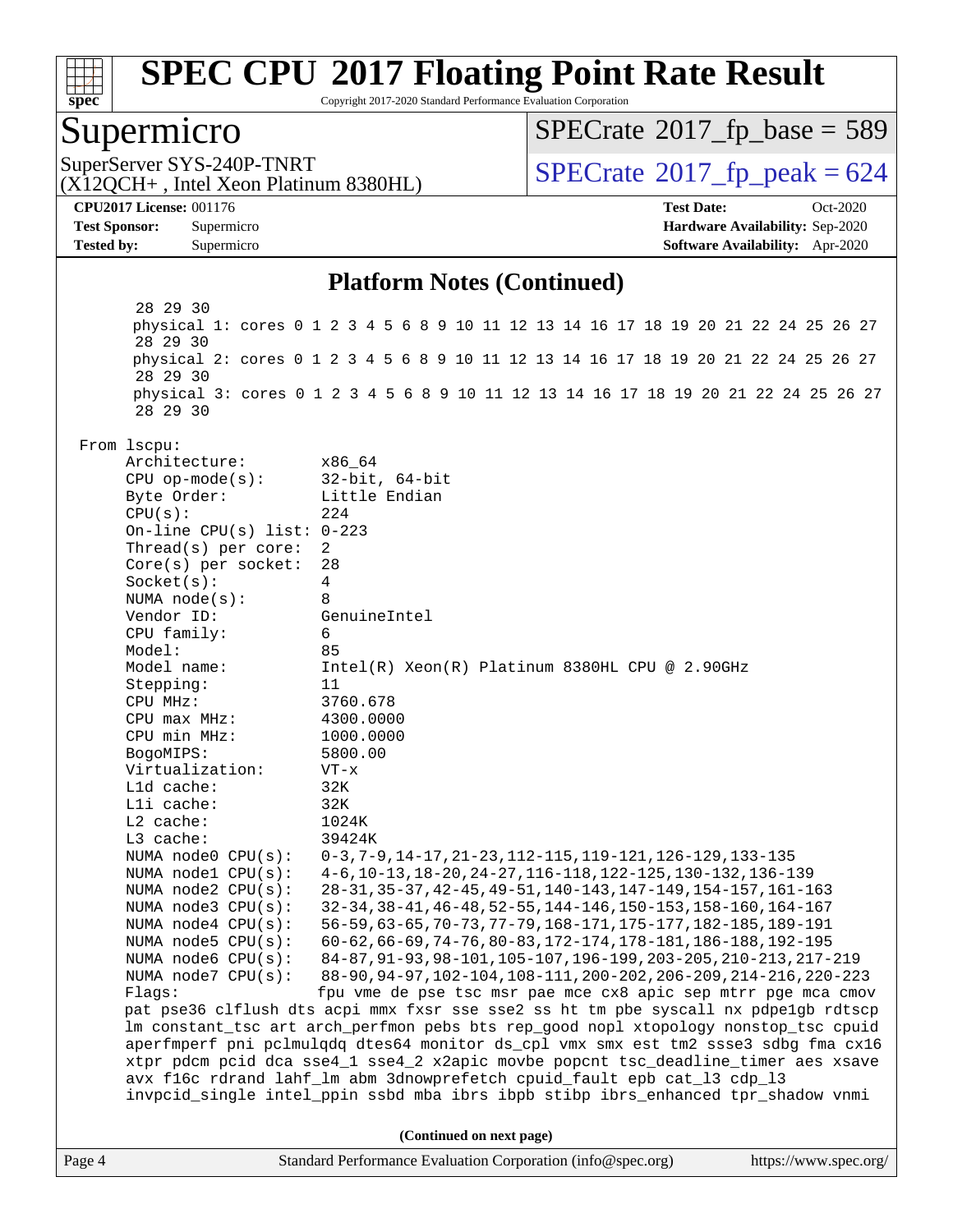

Copyright 2017-2020 Standard Performance Evaluation Corporation

#### Supermicro

 $SPECTate$ <sup>®</sup>[2017\\_fp\\_base =](http://www.spec.org/auto/cpu2017/Docs/result-fields.html#SPECrate2017fpbase) 589

(X12QCH+ , Intel Xeon Platinum 8380HL)

SuperServer SYS-240P-TNRT  $\begin{array}{c|c}\n\text{SuperServer SYS-240P-TNRT} & \text{SPECrate} \n\hline\n\text{C120CH+ Intel Yeon Platinum 8380HI}\n\end{array}$  $\begin{array}{c|c}\n\text{SuperServer SYS-240P-TNRT} & \text{SPECrate} \n\hline\n\text{C120CH+ Intel Yeon Platinum 8380HI}\n\end{array}$  $\begin{array}{c|c}\n\text{SuperServer SYS-240P-TNRT} & \text{SPECrate} \n\hline\n\text{C120CH+ Intel Yeon Platinum 8380HI}\n\end{array}$ 

**[Tested by:](http://www.spec.org/auto/cpu2017/Docs/result-fields.html#Testedby)** Supermicro **[Software Availability:](http://www.spec.org/auto/cpu2017/Docs/result-fields.html#SoftwareAvailability)** Apr-2020

**[CPU2017 License:](http://www.spec.org/auto/cpu2017/Docs/result-fields.html#CPU2017License)** 001176 **[Test Date:](http://www.spec.org/auto/cpu2017/Docs/result-fields.html#TestDate)** Oct-2020 **[Test Sponsor:](http://www.spec.org/auto/cpu2017/Docs/result-fields.html#TestSponsor)** Supermicro **[Hardware Availability:](http://www.spec.org/auto/cpu2017/Docs/result-fields.html#HardwareAvailability)** Sep-2020

#### **[Platform Notes \(Continued\)](http://www.spec.org/auto/cpu2017/Docs/result-fields.html#PlatformNotes)**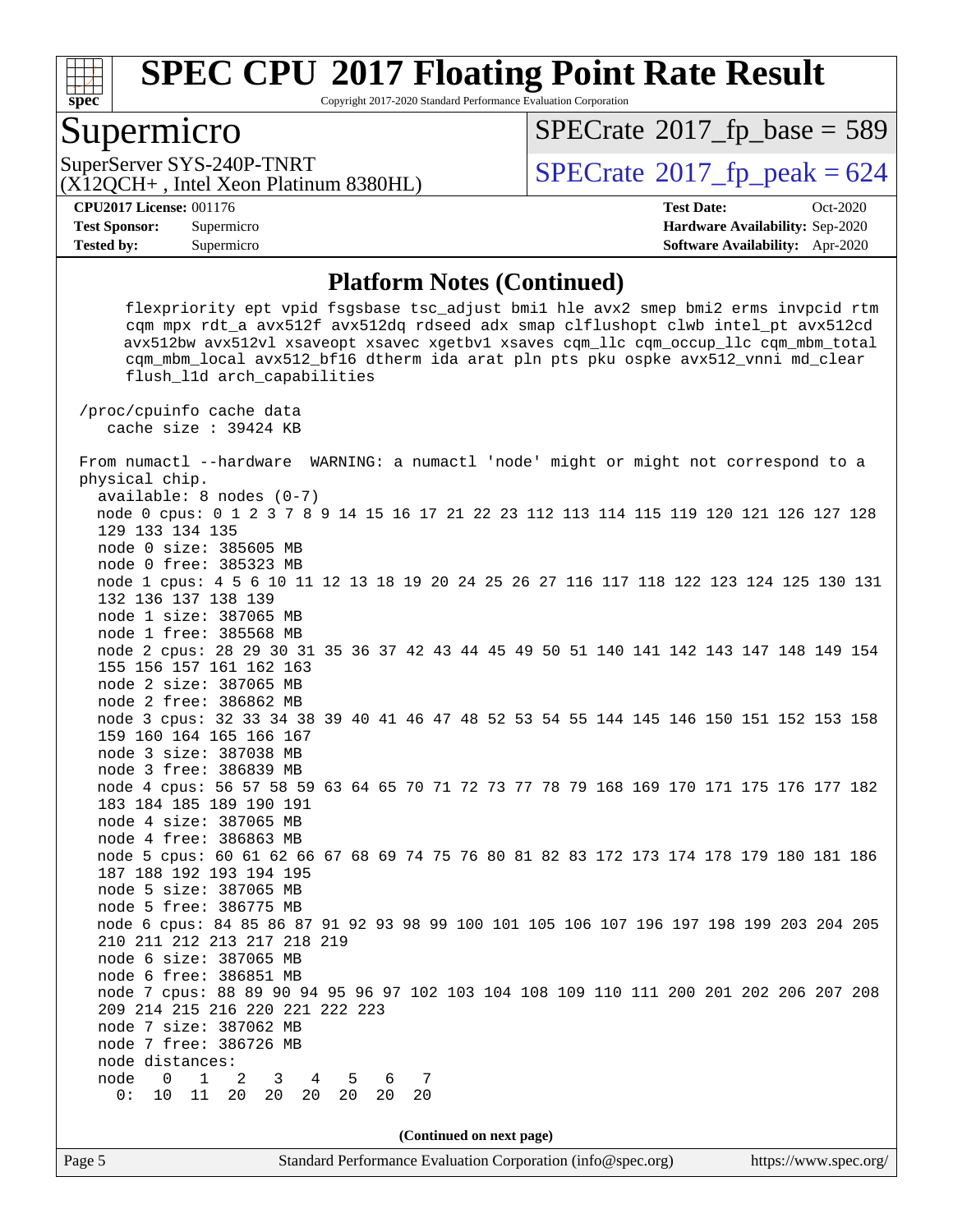

Copyright 2017-2020 Standard Performance Evaluation Corporation

## Supermicro

 $SPECTate$ <sup>®</sup>[2017\\_fp\\_base =](http://www.spec.org/auto/cpu2017/Docs/result-fields.html#SPECrate2017fpbase) 589

(X12QCH+ , Intel Xeon Platinum 8380HL)

SuperServer SYS-240P-TNRT  $\begin{array}{c|c}\n\text{SuperServer SYS-240P-TNRT} & \text{SPECrate} \textcirc 2017\_fp\_peak = 624\n\end{array}$  $\begin{array}{c|c}\n\text{SuperServer SYS-240P-TNRT} & \text{SPECrate} \textcirc 2017\_fp\_peak = 624\n\end{array}$  $\begin{array}{c|c}\n\text{SuperServer SYS-240P-TNRT} & \text{SPECrate} \textcirc 2017\_fp\_peak = 624\n\end{array}$ 

**[CPU2017 License:](http://www.spec.org/auto/cpu2017/Docs/result-fields.html#CPU2017License)** 001176 **[Test Date:](http://www.spec.org/auto/cpu2017/Docs/result-fields.html#TestDate)** Oct-2020 **[Test Sponsor:](http://www.spec.org/auto/cpu2017/Docs/result-fields.html#TestSponsor)** Supermicro **[Hardware Availability:](http://www.spec.org/auto/cpu2017/Docs/result-fields.html#HardwareAvailability)** Sep-2020 **[Tested by:](http://www.spec.org/auto/cpu2017/Docs/result-fields.html#Testedby)** Supermicro **[Software Availability:](http://www.spec.org/auto/cpu2017/Docs/result-fields.html#SoftwareAvailability)** Apr-2020

#### **[Platform Notes \(Continued\)](http://www.spec.org/auto/cpu2017/Docs/result-fields.html#PlatformNotes)** 1: 11 10 20 20 20 20 20 20 2: 20 20 10 11 20 20 20 20 3: 20 20 11 10 20 20 20 20 4: 20 20 20 20 10 11 20 20 5: 20 20 20 20 11 10 20 20 6: 20 20 20 20 20 20 10 11 7: 20 20 20 20 20 11 From /proc/meminfo MemTotal: 3169315332 kB HugePages\_Total: 0 Hugepagesize: 2048 kB From /etc/\*release\* /etc/\*version\* os-release: NAME="Red Hat Enterprise Linux" VERSION="8.2 (Ootpa)" ID="rhel" ID\_LIKE="fedora" VERSION\_ID="8.2" PLATFORM\_ID="platform:el8" PRETTY\_NAME="Red Hat Enterprise Linux 8.2 (Ootpa)" ANSI\_COLOR="0;31" redhat-release: Red Hat Enterprise Linux release 8.2 (Ootpa) system-release: Red Hat Enterprise Linux release 8.2 (Ootpa) system-release-cpe: cpe:/o:redhat:enterprise\_linux:8.2:ga uname -a: Linux X12QCH-01 4.18.0-193.el8.x86\_64 #1 SMP Fri Mar 27 14:35:58 UTC 2020 x86\_64 x86\_64 x86\_64 GNU/Linux Kernel self-reported vulnerability status: itlb\_multihit: Not affected CVE-2018-3620 (L1 Terminal Fault): Not affected Microarchitectural Data Sampling: Not affected CVE-2017-5754 (Meltdown): Not affected CVE-2018-3639 (Speculative Store Bypass): Mitigation: Speculative Store Bypass disabled via prctl and seccomp CVE-2017-5753 (Spectre variant 1): Mitigation: usercopy/swapgs barriers and \_\_user pointer sanitization CVE-2017-5715 (Spectre variant 2): Mitigation: Enhanced IBRS, IBPB: conditional, RSB filling tsx\_async\_abort: Not affected run-level 3 Oct 24 01:26 **(Continued on next page)**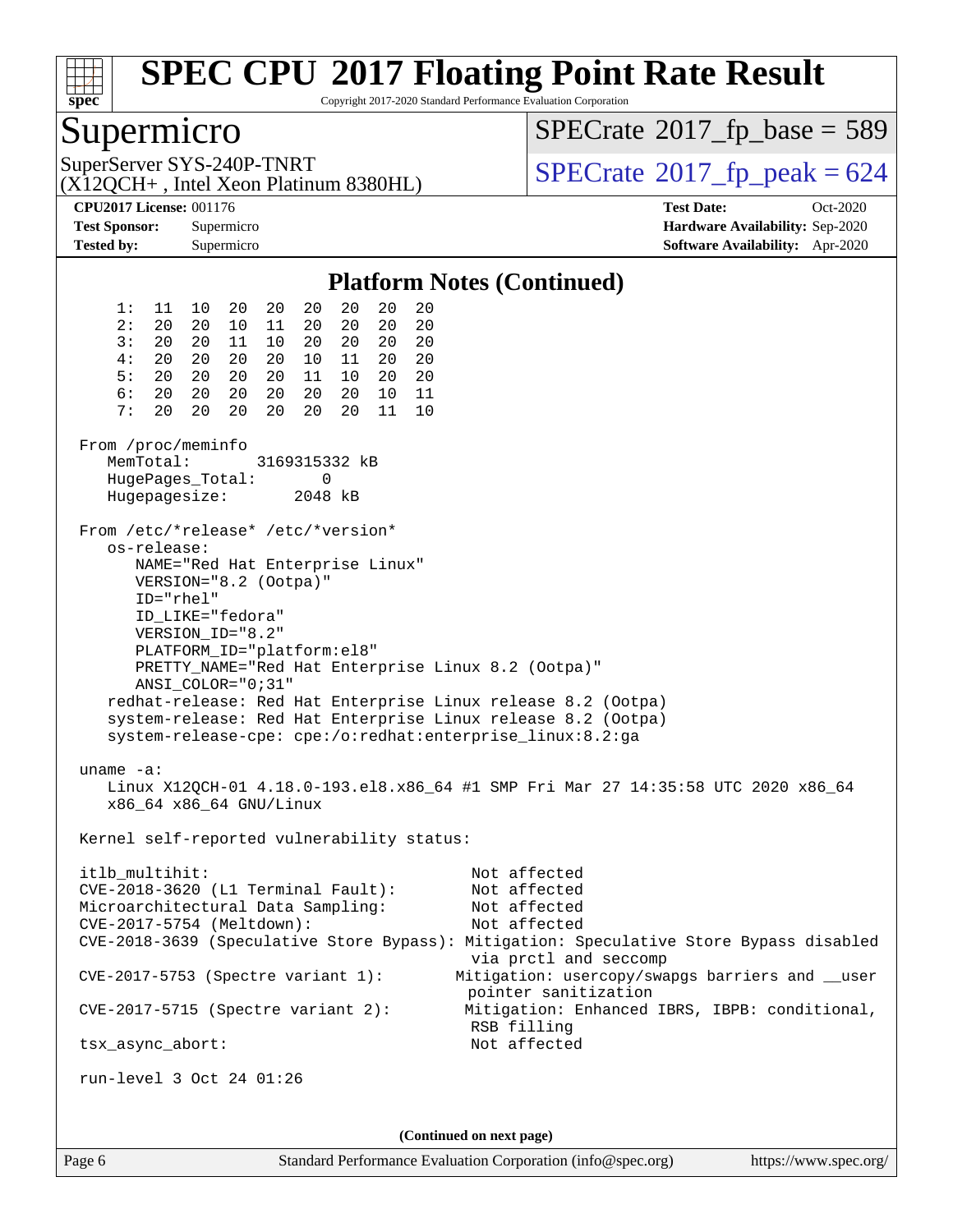

Copyright 2017-2020 Standard Performance Evaluation Corporation

## Supermicro

 $SPECTate$ <sup>®</sup>[2017\\_fp\\_base =](http://www.spec.org/auto/cpu2017/Docs/result-fields.html#SPECrate2017fpbase) 589

(X12QCH+ , Intel Xeon Platinum 8380HL)

SuperServer SYS-240P-TNRT  $\begin{array}{c|c}\n\text{SuperServer SYS-240P-TNRT} & \text{SPECrate} \n\hline\n\text{C120CH+ Intel Yeon Platinum 8380HI}\n\end{array}$  $\begin{array}{c|c}\n\text{SuperServer SYS-240P-TNRT} & \text{SPECrate} \n\hline\n\text{C120CH+ Intel Yeon Platinum 8380HI}\n\end{array}$  $\begin{array}{c|c}\n\text{SuperServer SYS-240P-TNRT} & \text{SPECrate} \n\hline\n\text{C120CH+ Intel Yeon Platinum 8380HI}\n\end{array}$ 

**[Tested by:](http://www.spec.org/auto/cpu2017/Docs/result-fields.html#Testedby)** Supermicro **[Software Availability:](http://www.spec.org/auto/cpu2017/Docs/result-fields.html#SoftwareAvailability)** Apr-2020

**[CPU2017 License:](http://www.spec.org/auto/cpu2017/Docs/result-fields.html#CPU2017License)** 001176 **[Test Date:](http://www.spec.org/auto/cpu2017/Docs/result-fields.html#TestDate)** Oct-2020 **[Test Sponsor:](http://www.spec.org/auto/cpu2017/Docs/result-fields.html#TestSponsor)** Supermicro **[Hardware Availability:](http://www.spec.org/auto/cpu2017/Docs/result-fields.html#HardwareAvailability)** Sep-2020

#### **[Platform Notes \(Continued\)](http://www.spec.org/auto/cpu2017/Docs/result-fields.html#PlatformNotes)**

 SPEC is set to: /home/cpu2017 Filesystem Type Size Used Avail Use% Mounted on /dev/mapper/rhel-home xfs 125G 11G 114G 9% /home

 From /sys/devices/virtual/dmi/id BIOS: American Megatrends International, LLC. 1.0 09/02/2020

 Vendor: Supermicro Product: Super Server Product Family: Family Serial: 0123456789

 Additional information from dmidecode follows. WARNING: Use caution when you interpret this section. The 'dmidecode' program reads system data which is "intended to allow hardware to be accurately determined", but the intent may not be met, as there are frequent changes to hardware, firmware, and the "DMTF SMBIOS" standard. Memory:

48x Samsung M393A8G40AB2-CWE 64 GB 2 rank 3200

(End of data from sysinfo program)

#### **[Compiler Version Notes](http://www.spec.org/auto/cpu2017/Docs/result-fields.html#CompilerVersionNotes)** ============================================================================== C  $\vert$  519.1bm r(base, peak) 538.imagick r(base, peak) | 544.nab\_r(base, peak) ------------------------------------------------------------------------------ Intel(R) C Compiler for applications running on Intel(R) 64, Version 2021.1 NextGen Build 20200304 Copyright (C) 1985-2020 Intel Corporation. All rights reserved. ------------------------------------------------------------------------------ ==============================================================================  $C++$  | 508.namd\_r(base, peak) 510.parest\_r(base, peak) ------------------------------------------------------------------------------ Intel(R) C++ Compiler for applications running on Intel(R) 64, Version 2021.1 NextGen Build 20200304 Copyright (C) 1985-2020 Intel Corporation. All rights reserved. ------------------------------------------------------------------------------

#### ============================================================================== C++, C  $| 511.povray_r(base) 526.blender_r(base, peak)$ ------------------------------------------------------------------------------

Intel(R) C++ Compiler for applications running on Intel(R) 64, Version 2021.1 NextGen Build 20200304

Copyright (C) 1985-2020 Intel Corporation. All rights reserved.

Intel(R) C Compiler for applications running on Intel(R) 64, Version 2021.1

| Page 7 | Standard Performance Evaluation Corporation (info@spec.org) | https://www.spec.org/ |
|--------|-------------------------------------------------------------|-----------------------|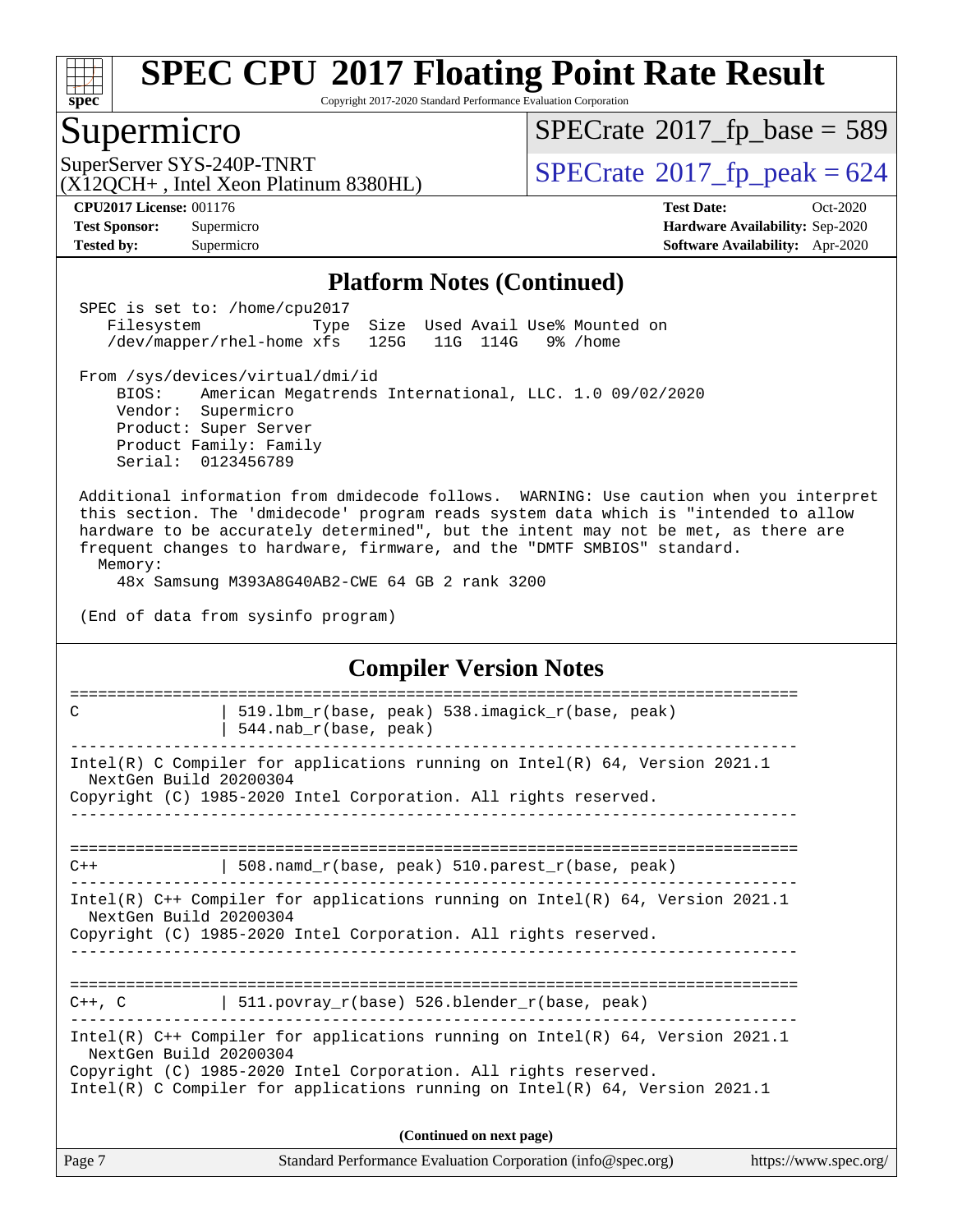

Copyright 2017-2020 Standard Performance Evaluation Corporation

## Supermicro

 $SPECrate$ <sup>®</sup>[2017\\_fp\\_base =](http://www.spec.org/auto/cpu2017/Docs/result-fields.html#SPECrate2017fpbase) 589

(X12QCH+ , Intel Xeon Platinum 8380HL)

SuperServer SYS-240P-TNRT<br>(X12OCH+ Intel Xeon Platinum 8380HL) [SPECrate](http://www.spec.org/auto/cpu2017/Docs/result-fields.html#SPECrate2017fppeak)®[2017\\_fp\\_peak = 6](http://www.spec.org/auto/cpu2017/Docs/result-fields.html#SPECrate2017fppeak)24

**[CPU2017 License:](http://www.spec.org/auto/cpu2017/Docs/result-fields.html#CPU2017License)** 001176 **[Test Date:](http://www.spec.org/auto/cpu2017/Docs/result-fields.html#TestDate)** Oct-2020 **[Test Sponsor:](http://www.spec.org/auto/cpu2017/Docs/result-fields.html#TestSponsor)** Supermicro **[Hardware Availability:](http://www.spec.org/auto/cpu2017/Docs/result-fields.html#HardwareAvailability)** Sep-2020 **[Tested by:](http://www.spec.org/auto/cpu2017/Docs/result-fields.html#Testedby)** Supermicro **[Software Availability:](http://www.spec.org/auto/cpu2017/Docs/result-fields.html#SoftwareAvailability)** Apr-2020

#### **[Compiler Version Notes \(Continued\)](http://www.spec.org/auto/cpu2017/Docs/result-fields.html#CompilerVersionNotes)**

| Standard Performance Evaluation Corporation (info@spec.org)<br>Page 8                                                                                                                                                                                                                                                                                                                                                                     | https://www.spec.org/ |
|-------------------------------------------------------------------------------------------------------------------------------------------------------------------------------------------------------------------------------------------------------------------------------------------------------------------------------------------------------------------------------------------------------------------------------------------|-----------------------|
| (Continued on next page)                                                                                                                                                                                                                                                                                                                                                                                                                  |                       |
| Intel(R) C++ Compiler for applications running on Intel(R) 64, Version 2021.1<br>NextGen Build 20200304<br>Copyright (C) 1985-2020 Intel Corporation. All rights reserved.<br>Intel(R) C Compiler for applications running on $Intel(R) 64$ , Version 2021.1<br>NextGen Build 20200304<br>Copyright (C) 1985-2020 Intel Corporation. All rights reserved.<br>$Intel(R)$ Fortran Intel(R) 64 Compiler for applications running on Intel(R) |                       |
| $C++$ , C, Fortran   507.cactuBSSN_r(base, peak)                                                                                                                                                                                                                                                                                                                                                                                          |                       |
|                                                                                                                                                                                                                                                                                                                                                                                                                                           |                       |
| Version 19.1.1.217 Build 20200306<br>Copyright (C) 1985-2020 Intel Corporation. All rights reserved.<br>Intel(R) C Intel(R) 64 Compiler for applications running on Intel(R) 64,<br>Version 19.1.1.217 Build 20200306<br>Copyright (C) 1985-2020 Intel Corporation. All rights reserved.<br>__________________                                                                                                                            |                       |
| Intel(R) $C++$ Intel(R) 64 Compiler for applications running on Intel(R) 64,                                                                                                                                                                                                                                                                                                                                                              |                       |
| $C++$ , C $\qquad \qquad$ 511.povray_r(peak)                                                                                                                                                                                                                                                                                                                                                                                              |                       |
| Copyright (C) 1985-2020 Intel Corporation. All rights reserved.                                                                                                                                                                                                                                                                                                                                                                           |                       |
| Copyright (C) 1985-2020 Intel Corporation. All rights reserved.<br>Intel(R) C Compiler for applications running on Intel(R) $64$ , Version 2021.1<br>NextGen Build 20200304                                                                                                                                                                                                                                                               |                       |
| Intel(R) $C++$ Compiler for applications running on Intel(R) 64, Version 2021.1<br>NextGen Build 20200304                                                                                                                                                                                                                                                                                                                                 |                       |
| C++, C $  511.povray_r(base) 526.blender_r(base, peak)$                                                                                                                                                                                                                                                                                                                                                                                   |                       |
| Intel(R) $C++$ Intel(R) 64 Compiler for applications running on Intel(R) 64,<br>Version 19.1.1.217 Build 20200306<br>Copyright (C) 1985-2020 Intel Corporation. All rights reserved.<br>Intel(R) C Intel(R) 64 Compiler for applications running on Intel(R) 64,<br>Version 19.1.1.217 Build 20200306<br>Copyright (C) 1985-2020 Intel Corporation. All rights reserved.                                                                  |                       |
| $C++$ , C $\qquad \qquad$ 511. povray_r(peak)                                                                                                                                                                                                                                                                                                                                                                                             |                       |
|                                                                                                                                                                                                                                                                                                                                                                                                                                           |                       |
| NextGen Build 20200304<br>Copyright (C) 1985-2020 Intel Corporation. All rights reserved.                                                                                                                                                                                                                                                                                                                                                 |                       |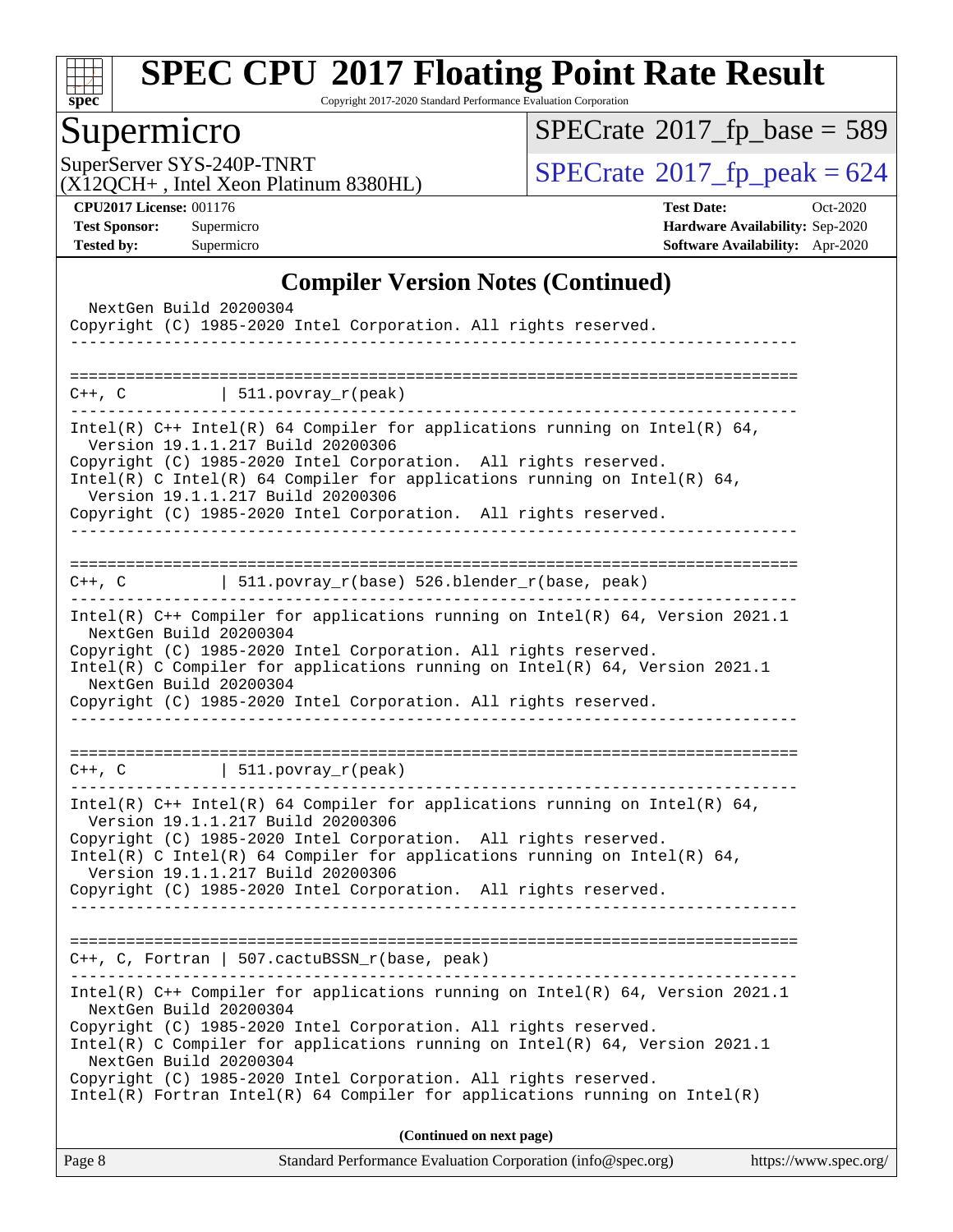

Copyright 2017-2020 Standard Performance Evaluation Corporation

## Supermicro

 $SPECrate$ <sup>®</sup>[2017\\_fp\\_base =](http://www.spec.org/auto/cpu2017/Docs/result-fields.html#SPECrate2017fpbase) 589

(X12QCH+ , Intel Xeon Platinum 8380HL)

SuperServer SYS-240P-TNRT<br>(X12OCH+ Intel Xeon Platinum 8380HL) [SPECrate](http://www.spec.org/auto/cpu2017/Docs/result-fields.html#SPECrate2017fppeak)®[2017\\_fp\\_peak = 6](http://www.spec.org/auto/cpu2017/Docs/result-fields.html#SPECrate2017fppeak)24

**[CPU2017 License:](http://www.spec.org/auto/cpu2017/Docs/result-fields.html#CPU2017License)** 001176 **[Test Date:](http://www.spec.org/auto/cpu2017/Docs/result-fields.html#TestDate)** Oct-2020 **[Test Sponsor:](http://www.spec.org/auto/cpu2017/Docs/result-fields.html#TestSponsor)** Supermicro **[Hardware Availability:](http://www.spec.org/auto/cpu2017/Docs/result-fields.html#HardwareAvailability)** Sep-2020 **[Tested by:](http://www.spec.org/auto/cpu2017/Docs/result-fields.html#Testedby)** Supermicro **[Software Availability:](http://www.spec.org/auto/cpu2017/Docs/result-fields.html#SoftwareAvailability)** Apr-2020

#### **[Compiler Version Notes \(Continued\)](http://www.spec.org/auto/cpu2017/Docs/result-fields.html#CompilerVersionNotes)**

|                        | 64, Version 19.1.1.217 Build 20200306<br>Copyright (C) 1985-2020 Intel Corporation. All rights reserved.                                                                                                                                                                                                                                                                                                                                                                             |                       |
|------------------------|--------------------------------------------------------------------------------------------------------------------------------------------------------------------------------------------------------------------------------------------------------------------------------------------------------------------------------------------------------------------------------------------------------------------------------------------------------------------------------------|-----------------------|
| Fortran                | 503.bwaves_r(base, peak) 549.fotonik3d_r(base, peak)<br>554.roms_r(base, peak)<br>------------------------------------                                                                                                                                                                                                                                                                                                                                                               |                       |
|                        | $Intel(R)$ Fortran Intel(R) 64 Compiler for applications running on Intel(R)<br>64, Version 19.1.1.217 Build 20200306<br>Copyright (C) 1985-2020 Intel Corporation. All rights reserved.                                                                                                                                                                                                                                                                                             |                       |
|                        | Fortran, C $\vert$ 521.wrf_r(base) 527.cam4_r(base, peak)                                                                                                                                                                                                                                                                                                                                                                                                                            |                       |
| NextGen Build 20200304 | $Intel(R)$ Fortran Intel(R) 64 Compiler for applications running on Intel(R)<br>64, Version 19.1.1.217 Build 20200306<br>Copyright (C) 1985-2020 Intel Corporation. All rights reserved.<br>Intel(R) C Compiler for applications running on Intel(R) 64, Version 2021.1<br>Copyright (C) 1985-2020 Intel Corporation. All rights reserved.                                                                                                                                           |                       |
| _____________________  | Fortran, $C$   521.wrf_r(peak)<br>_________________________<br>$Intel(R)$ Fortran Intel(R) 64 Compiler for applications running on Intel(R)<br>64, Version 19.1.1.217 Build 20200306<br>Copyright (C) 1985-2020 Intel Corporation. All rights reserved.<br>Intel(R) C Intel(R) 64 Compiler for applications running on Intel(R) 64,<br>Version 19.1.1.217 Build 20200306<br>Copyright (C) 1985-2020 Intel Corporation. All rights reserved.<br>------------------------------------- |                       |
|                        | Fortran, $C$   521.wrf_r(base) 527.cam4_r(base, peak)                                                                                                                                                                                                                                                                                                                                                                                                                                |                       |
| NextGen Build 20200304 | $Intel(R)$ Fortran Intel(R) 64 Compiler for applications running on Intel(R)<br>64, Version 19.1.1.217 Build 20200306<br>Copyright (C) 1985-2020 Intel Corporation. All rights reserved.<br>Intel(R) C Compiler for applications running on Intel(R) 64, Version 2021.1<br>Copyright (C) 1985-2020 Intel Corporation. All rights reserved.                                                                                                                                           |                       |
|                        | (Continued on next page)                                                                                                                                                                                                                                                                                                                                                                                                                                                             |                       |
| Page 9                 | Standard Performance Evaluation Corporation (info@spec.org)                                                                                                                                                                                                                                                                                                                                                                                                                          | https://www.spec.org/ |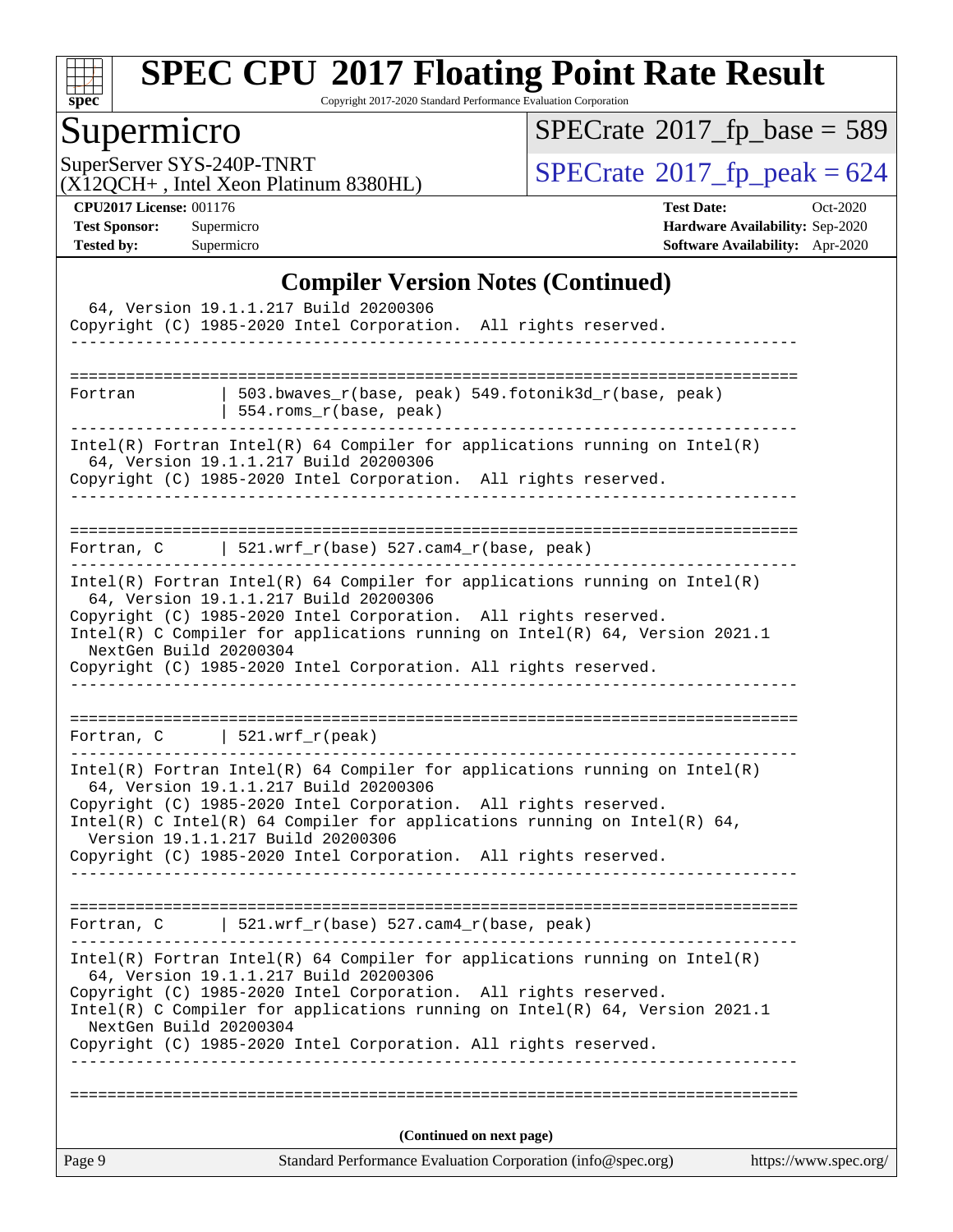

Copyright 2017-2020 Standard Performance Evaluation Corporation

### Supermicro

 $SPECTate$ <sup>®</sup>[2017\\_fp\\_base =](http://www.spec.org/auto/cpu2017/Docs/result-fields.html#SPECrate2017fpbase) 589

(X12QCH+ , Intel Xeon Platinum 8380HL)

SuperServer SYS-240P-TNRT  $\begin{array}{c|c}\n\text{SuperServer SYS-240P-TNRT} & \text{SPECrate} \n\hline\n\end{array}$  $\begin{array}{c|c}\n\text{SuperServer SYS-240P-TNRT} & \text{SPECrate} \n\hline\n\end{array}$  $\begin{array}{c|c}\n\text{SuperServer SYS-240P-TNRT} & \text{SPECrate} \n\hline\n\end{array}$ 

**[CPU2017 License:](http://www.spec.org/auto/cpu2017/Docs/result-fields.html#CPU2017License)** 001176 **[Test Date:](http://www.spec.org/auto/cpu2017/Docs/result-fields.html#TestDate)** Oct-2020 **[Test Sponsor:](http://www.spec.org/auto/cpu2017/Docs/result-fields.html#TestSponsor)** Supermicro **[Hardware Availability:](http://www.spec.org/auto/cpu2017/Docs/result-fields.html#HardwareAvailability)** Sep-2020 **[Tested by:](http://www.spec.org/auto/cpu2017/Docs/result-fields.html#Testedby)** Supermicro **[Software Availability:](http://www.spec.org/auto/cpu2017/Docs/result-fields.html#SoftwareAvailability)** Apr-2020

#### **[Compiler Version Notes \(Continued\)](http://www.spec.org/auto/cpu2017/Docs/result-fields.html#CompilerVersionNotes)**

Fortran,  $C$  | 521.wrf  $r(\text{peak})$ 

------------------------------------------------------------------------------ Intel(R) Fortran Intel(R) 64 Compiler for applications running on Intel(R) 64, Version 19.1.1.217 Build 20200306 Copyright (C) 1985-2020 Intel Corporation. All rights reserved. Intel(R) C Intel(R) 64 Compiler for applications running on Intel(R) 64, Version 19.1.1.217 Build 20200306 Copyright (C) 1985-2020 Intel Corporation. All rights reserved. ------------------------------------------------------------------------------

**[Base Compiler Invocation](http://www.spec.org/auto/cpu2017/Docs/result-fields.html#BaseCompilerInvocation)**

[C benchmarks](http://www.spec.org/auto/cpu2017/Docs/result-fields.html#Cbenchmarks): [icc](http://www.spec.org/cpu2017/results/res2020q4/cpu2017-20201027-24308.flags.html#user_CCbase_intel_icc_66fc1ee009f7361af1fbd72ca7dcefbb700085f36577c54f309893dd4ec40d12360134090235512931783d35fd58c0460139e722d5067c5574d8eaf2b3e37e92)

[C++ benchmarks:](http://www.spec.org/auto/cpu2017/Docs/result-fields.html#CXXbenchmarks) [icpc](http://www.spec.org/cpu2017/results/res2020q4/cpu2017-20201027-24308.flags.html#user_CXXbase_intel_icpc_c510b6838c7f56d33e37e94d029a35b4a7bccf4766a728ee175e80a419847e808290a9b78be685c44ab727ea267ec2f070ec5dc83b407c0218cded6866a35d07)

[Fortran benchmarks](http://www.spec.org/auto/cpu2017/Docs/result-fields.html#Fortranbenchmarks): [ifort](http://www.spec.org/cpu2017/results/res2020q4/cpu2017-20201027-24308.flags.html#user_FCbase_intel_ifort_8111460550e3ca792625aed983ce982f94888b8b503583aa7ba2b8303487b4d8a21a13e7191a45c5fd58ff318f48f9492884d4413fa793fd88dd292cad7027ca)

[Benchmarks using both Fortran and C](http://www.spec.org/auto/cpu2017/Docs/result-fields.html#BenchmarksusingbothFortranandC): [ifort](http://www.spec.org/cpu2017/results/res2020q4/cpu2017-20201027-24308.flags.html#user_CC_FCbase_intel_ifort_8111460550e3ca792625aed983ce982f94888b8b503583aa7ba2b8303487b4d8a21a13e7191a45c5fd58ff318f48f9492884d4413fa793fd88dd292cad7027ca) [icc](http://www.spec.org/cpu2017/results/res2020q4/cpu2017-20201027-24308.flags.html#user_CC_FCbase_intel_icc_66fc1ee009f7361af1fbd72ca7dcefbb700085f36577c54f309893dd4ec40d12360134090235512931783d35fd58c0460139e722d5067c5574d8eaf2b3e37e92)

[Benchmarks using both C and C++](http://www.spec.org/auto/cpu2017/Docs/result-fields.html#BenchmarksusingbothCandCXX): [icpc](http://www.spec.org/cpu2017/results/res2020q4/cpu2017-20201027-24308.flags.html#user_CC_CXXbase_intel_icpc_c510b6838c7f56d33e37e94d029a35b4a7bccf4766a728ee175e80a419847e808290a9b78be685c44ab727ea267ec2f070ec5dc83b407c0218cded6866a35d07) [icc](http://www.spec.org/cpu2017/results/res2020q4/cpu2017-20201027-24308.flags.html#user_CC_CXXbase_intel_icc_66fc1ee009f7361af1fbd72ca7dcefbb700085f36577c54f309893dd4ec40d12360134090235512931783d35fd58c0460139e722d5067c5574d8eaf2b3e37e92)

[Benchmarks using Fortran, C, and C++:](http://www.spec.org/auto/cpu2017/Docs/result-fields.html#BenchmarksusingFortranCandCXX) [icpc](http://www.spec.org/cpu2017/results/res2020q4/cpu2017-20201027-24308.flags.html#user_CC_CXX_FCbase_intel_icpc_c510b6838c7f56d33e37e94d029a35b4a7bccf4766a728ee175e80a419847e808290a9b78be685c44ab727ea267ec2f070ec5dc83b407c0218cded6866a35d07) [icc](http://www.spec.org/cpu2017/results/res2020q4/cpu2017-20201027-24308.flags.html#user_CC_CXX_FCbase_intel_icc_66fc1ee009f7361af1fbd72ca7dcefbb700085f36577c54f309893dd4ec40d12360134090235512931783d35fd58c0460139e722d5067c5574d8eaf2b3e37e92) [ifort](http://www.spec.org/cpu2017/results/res2020q4/cpu2017-20201027-24308.flags.html#user_CC_CXX_FCbase_intel_ifort_8111460550e3ca792625aed983ce982f94888b8b503583aa7ba2b8303487b4d8a21a13e7191a45c5fd58ff318f48f9492884d4413fa793fd88dd292cad7027ca)

## **[Base Portability Flags](http://www.spec.org/auto/cpu2017/Docs/result-fields.html#BasePortabilityFlags)**

 503.bwaves\_r: [-DSPEC\\_LP64](http://www.spec.org/cpu2017/results/res2020q4/cpu2017-20201027-24308.flags.html#suite_basePORTABILITY503_bwaves_r_DSPEC_LP64) 507.cactuBSSN\_r: [-DSPEC\\_LP64](http://www.spec.org/cpu2017/results/res2020q4/cpu2017-20201027-24308.flags.html#suite_basePORTABILITY507_cactuBSSN_r_DSPEC_LP64) 508.namd\_r: [-DSPEC\\_LP64](http://www.spec.org/cpu2017/results/res2020q4/cpu2017-20201027-24308.flags.html#suite_basePORTABILITY508_namd_r_DSPEC_LP64) 510.parest\_r: [-DSPEC\\_LP64](http://www.spec.org/cpu2017/results/res2020q4/cpu2017-20201027-24308.flags.html#suite_basePORTABILITY510_parest_r_DSPEC_LP64) 511.povray\_r: [-DSPEC\\_LP64](http://www.spec.org/cpu2017/results/res2020q4/cpu2017-20201027-24308.flags.html#suite_basePORTABILITY511_povray_r_DSPEC_LP64) 519.lbm\_r: [-DSPEC\\_LP64](http://www.spec.org/cpu2017/results/res2020q4/cpu2017-20201027-24308.flags.html#suite_basePORTABILITY519_lbm_r_DSPEC_LP64) 521.wrf\_r: [-DSPEC\\_LP64](http://www.spec.org/cpu2017/results/res2020q4/cpu2017-20201027-24308.flags.html#suite_basePORTABILITY521_wrf_r_DSPEC_LP64) [-DSPEC\\_CASE\\_FLAG](http://www.spec.org/cpu2017/results/res2020q4/cpu2017-20201027-24308.flags.html#b521.wrf_r_baseCPORTABILITY_DSPEC_CASE_FLAG) [-convert big\\_endian](http://www.spec.org/cpu2017/results/res2020q4/cpu2017-20201027-24308.flags.html#user_baseFPORTABILITY521_wrf_r_convert_big_endian_c3194028bc08c63ac5d04de18c48ce6d347e4e562e8892b8bdbdc0214820426deb8554edfa529a3fb25a586e65a3d812c835984020483e7e73212c4d31a38223) 526.blender\_r: [-DSPEC\\_LP64](http://www.spec.org/cpu2017/results/res2020q4/cpu2017-20201027-24308.flags.html#suite_basePORTABILITY526_blender_r_DSPEC_LP64) [-DSPEC\\_LINUX](http://www.spec.org/cpu2017/results/res2020q4/cpu2017-20201027-24308.flags.html#b526.blender_r_baseCPORTABILITY_DSPEC_LINUX) [-funsigned-char](http://www.spec.org/cpu2017/results/res2020q4/cpu2017-20201027-24308.flags.html#user_baseCPORTABILITY526_blender_r_force_uchar_40c60f00ab013830e2dd6774aeded3ff59883ba5a1fc5fc14077f794d777847726e2a5858cbc7672e36e1b067e7e5c1d9a74f7176df07886a243d7cc18edfe67) 527.cam4\_r: [-DSPEC\\_LP64](http://www.spec.org/cpu2017/results/res2020q4/cpu2017-20201027-24308.flags.html#suite_basePORTABILITY527_cam4_r_DSPEC_LP64) [-DSPEC\\_CASE\\_FLAG](http://www.spec.org/cpu2017/results/res2020q4/cpu2017-20201027-24308.flags.html#b527.cam4_r_baseCPORTABILITY_DSPEC_CASE_FLAG) 538.imagick\_r: [-DSPEC\\_LP64](http://www.spec.org/cpu2017/results/res2020q4/cpu2017-20201027-24308.flags.html#suite_basePORTABILITY538_imagick_r_DSPEC_LP64) 544.nab\_r: [-DSPEC\\_LP64](http://www.spec.org/cpu2017/results/res2020q4/cpu2017-20201027-24308.flags.html#suite_basePORTABILITY544_nab_r_DSPEC_LP64)

**(Continued on next page)**

Page 10 Standard Performance Evaluation Corporation [\(info@spec.org\)](mailto:info@spec.org) <https://www.spec.org/>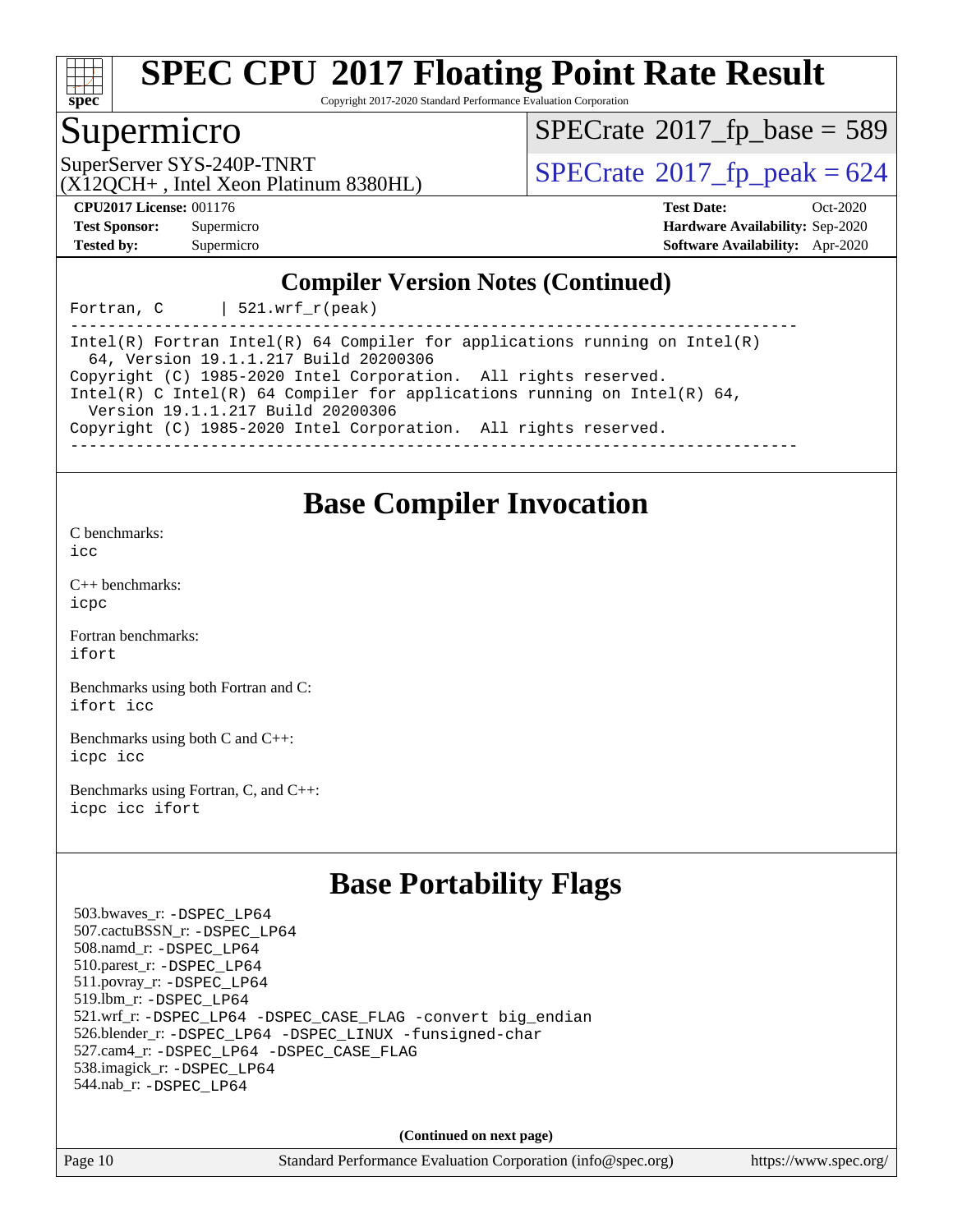

Copyright 2017-2020 Standard Performance Evaluation Corporation

### Supermicro

 $SPECTate$ <sup>®</sup>[2017\\_fp\\_base =](http://www.spec.org/auto/cpu2017/Docs/result-fields.html#SPECrate2017fpbase) 589

(X12QCH+ , Intel Xeon Platinum 8380HL)

SuperServer SYS-240P-TNRT  $\begin{array}{c|c}\n\text{SuperServer SYS-240P-TNRT} & \text{SPECrate} \textcirc 2017\_fp\_peak = 624\n\end{array}$  $\begin{array}{c|c}\n\text{SuperServer SYS-240P-TNRT} & \text{SPECrate} \textcirc 2017\_fp\_peak = 624\n\end{array}$  $\begin{array}{c|c}\n\text{SuperServer SYS-240P-TNRT} & \text{SPECrate} \textcirc 2017\_fp\_peak = 624\n\end{array}$ 

**[CPU2017 License:](http://www.spec.org/auto/cpu2017/Docs/result-fields.html#CPU2017License)** 001176 **[Test Date:](http://www.spec.org/auto/cpu2017/Docs/result-fields.html#TestDate)** Oct-2020 **[Test Sponsor:](http://www.spec.org/auto/cpu2017/Docs/result-fields.html#TestSponsor)** Supermicro **[Hardware Availability:](http://www.spec.org/auto/cpu2017/Docs/result-fields.html#HardwareAvailability)** Sep-2020 **[Tested by:](http://www.spec.org/auto/cpu2017/Docs/result-fields.html#Testedby)** Supermicro **[Software Availability:](http://www.spec.org/auto/cpu2017/Docs/result-fields.html#SoftwareAvailability)** Apr-2020

## **[Base Portability Flags \(Continued\)](http://www.spec.org/auto/cpu2017/Docs/result-fields.html#BasePortabilityFlags)**

 549.fotonik3d\_r: [-DSPEC\\_LP64](http://www.spec.org/cpu2017/results/res2020q4/cpu2017-20201027-24308.flags.html#suite_basePORTABILITY549_fotonik3d_r_DSPEC_LP64) 554.roms\_r: [-DSPEC\\_LP64](http://www.spec.org/cpu2017/results/res2020q4/cpu2017-20201027-24308.flags.html#suite_basePORTABILITY554_roms_r_DSPEC_LP64)

**[Base Optimization Flags](http://www.spec.org/auto/cpu2017/Docs/result-fields.html#BaseOptimizationFlags)**

[C benchmarks](http://www.spec.org/auto/cpu2017/Docs/result-fields.html#Cbenchmarks):

```
-m64 -qnextgen -std=c11
-Wl,-plugin-opt=-x86-branches-within-32B-boundaries -Wl,-z,muldefs
-fuse-ld=gold -xCORE-AVX2 -Ofast -ffast-math -flto -mfpmath=sse
-funroll-loops -qopt-mem-layout-trans=4
-L/usr/local/jemalloc64-5.0.1/lib -ljemalloc
```
[C++ benchmarks:](http://www.spec.org/auto/cpu2017/Docs/result-fields.html#CXXbenchmarks)

```
-m64 -qnextgen -Wl,-plugin-opt=-x86-branches-within-32B-boundaries
-Wl,-z,muldefs -fuse-ld=gold -xCORE-AVX2 -Ofast -ffast-math -flto
-mfpmath=sse -funroll-loops -qopt-mem-layout-trans=4
-L/usr/local/jemalloc64-5.0.1/lib -ljemalloc
```
[Fortran benchmarks](http://www.spec.org/auto/cpu2017/Docs/result-fields.html#Fortranbenchmarks):

```
-m64 -Wl,-plugin-opt=-x86-branches-within-32B-boundaries -Wl,-z,muldefs
-fuse-ld=gold -xCORE-AVX2 -O3 -ipo -no-prec-div -qopt-prefetch
-ffinite-math-only -qopt-multiple-gather-scatter-by-shuffles
-qopt-mem-layout-trans=4 -nostandard-realloc-lhs -align array32byte
-auto -mbranches-within-32B-boundaries
-L/usr/local/jemalloc64-5.0.1/lib -ljemalloc
```
#### [Benchmarks using both Fortran and C](http://www.spec.org/auto/cpu2017/Docs/result-fields.html#BenchmarksusingbothFortranandC):

```
-m64 -qnextgen -std=c11
-Wl,-plugin-opt=-x86-branches-within-32B-boundaries -Wl,-z,muldefs
-fuse-ld=gold -xCORE-AVX2 -Ofast -ffast-math -flto -mfpmath=sse
-funroll-loops -qopt-mem-layout-trans=4 -O3 -ipo -no-prec-div
-qopt-prefetch -ffinite-math-only
-qopt-multiple-gather-scatter-by-shuffles -nostandard-realloc-lhs
-align array32byte -auto -mbranches-within-32B-boundaries
-L/usr/local/jemalloc64-5.0.1/lib -ljemalloc
```

```
Benchmarks using both C and C++: 
-m64 -qnextgen -std=c11
-Wl,-plugin-opt=-x86-branches-within-32B-boundaries -Wl,-z,muldefs
-fuse-ld=gold -xCORE-AVX2 -Ofast -ffast-math -flto -mfpmath=sse
-funroll-loops -qopt-mem-layout-trans=4
-L/usr/local/jemalloc64-5.0.1/lib -ljemalloc
```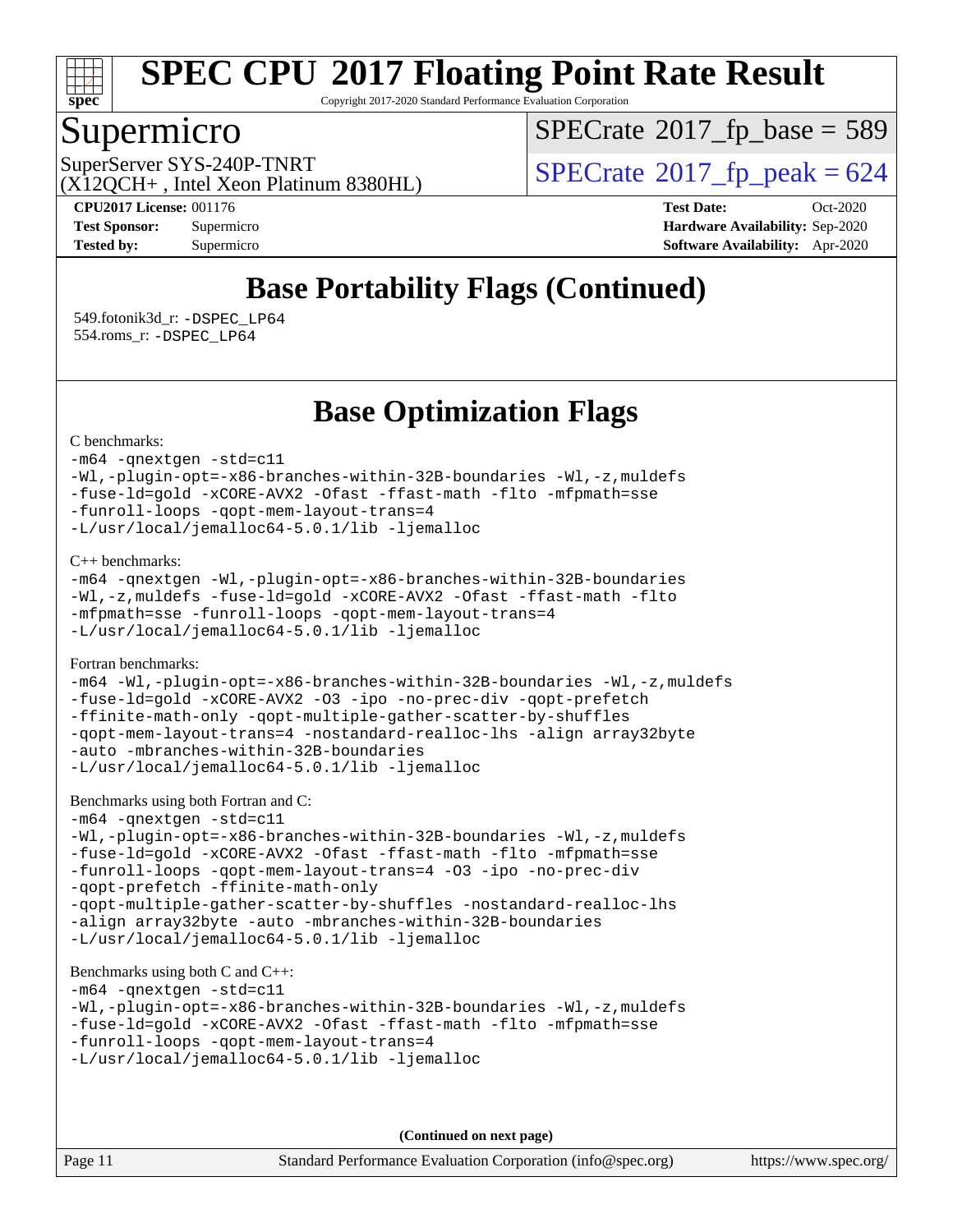

Copyright 2017-2020 Standard Performance Evaluation Corporation

## Supermicro

 $SPECTate$ <sup>®</sup>[2017\\_fp\\_base =](http://www.spec.org/auto/cpu2017/Docs/result-fields.html#SPECrate2017fpbase) 589

(X12QCH+ , Intel Xeon Platinum 8380HL)

SuperServer SYS-240P-TNRT  $\begin{array}{c|c}\n\text{SuperServer SYS-240P-TNRT} & \text{SPECrate} \n\hline\n\end{array}$  $\begin{array}{c|c}\n\text{SuperServer SYS-240P-TNRT} & \text{SPECrate} \n\hline\n\end{array}$  $\begin{array}{c|c}\n\text{SuperServer SYS-240P-TNRT} & \text{SPECrate} \n\hline\n\end{array}$ 

**[Tested by:](http://www.spec.org/auto/cpu2017/Docs/result-fields.html#Testedby)** Supermicro **[Software Availability:](http://www.spec.org/auto/cpu2017/Docs/result-fields.html#SoftwareAvailability)** Apr-2020

**[CPU2017 License:](http://www.spec.org/auto/cpu2017/Docs/result-fields.html#CPU2017License)** 001176 **[Test Date:](http://www.spec.org/auto/cpu2017/Docs/result-fields.html#TestDate)** Oct-2020 **[Test Sponsor:](http://www.spec.org/auto/cpu2017/Docs/result-fields.html#TestSponsor)** Supermicro **[Hardware Availability:](http://www.spec.org/auto/cpu2017/Docs/result-fields.html#HardwareAvailability)** Sep-2020

## **[Base Optimization Flags \(Continued\)](http://www.spec.org/auto/cpu2017/Docs/result-fields.html#BaseOptimizationFlags)**

[Benchmarks using Fortran, C, and C++:](http://www.spec.org/auto/cpu2017/Docs/result-fields.html#BenchmarksusingFortranCandCXX)

[-m64](http://www.spec.org/cpu2017/results/res2020q4/cpu2017-20201027-24308.flags.html#user_CC_CXX_FCbase_m64-icc) [-qnextgen](http://www.spec.org/cpu2017/results/res2020q4/cpu2017-20201027-24308.flags.html#user_CC_CXX_FCbase_f-qnextgen) [-std=c11](http://www.spec.org/cpu2017/results/res2020q4/cpu2017-20201027-24308.flags.html#user_CC_CXX_FCbase_std-icc-std_0e1c27790398a4642dfca32ffe6c27b5796f9c2d2676156f2e42c9c44eaad0c049b1cdb667a270c34d979996257aeb8fc440bfb01818dbc9357bd9d174cb8524)

[-Wl,-plugin-opt=-x86-branches-within-32B-boundaries](http://www.spec.org/cpu2017/results/res2020q4/cpu2017-20201027-24308.flags.html#user_CC_CXX_FCbase_f-x86-branches-within-32B-boundaries_0098b4e4317ae60947b7b728078a624952a08ac37a3c797dfb4ffeb399e0c61a9dd0f2f44ce917e9361fb9076ccb15e7824594512dd315205382d84209e912f3) [-Wl,-z,muldefs](http://www.spec.org/cpu2017/results/res2020q4/cpu2017-20201027-24308.flags.html#user_CC_CXX_FCbase_link_force_multiple1_b4cbdb97b34bdee9ceefcfe54f4c8ea74255f0b02a4b23e853cdb0e18eb4525ac79b5a88067c842dd0ee6996c24547a27a4b99331201badda8798ef8a743f577) [-fuse-ld=gold](http://www.spec.org/cpu2017/results/res2020q4/cpu2017-20201027-24308.flags.html#user_CC_CXX_FCbase_f-fuse-ld_920b3586e2b8c6e0748b9c84fa9b744736ba725a32cab14ad8f3d4ad28eecb2f59d1144823d2e17006539a88734fe1fc08fc3035f7676166309105a78aaabc32) [-xCORE-AVX2](http://www.spec.org/cpu2017/results/res2020q4/cpu2017-20201027-24308.flags.html#user_CC_CXX_FCbase_f-xCORE-AVX2) [-Ofast](http://www.spec.org/cpu2017/results/res2020q4/cpu2017-20201027-24308.flags.html#user_CC_CXX_FCbase_f-Ofast) [-ffast-math](http://www.spec.org/cpu2017/results/res2020q4/cpu2017-20201027-24308.flags.html#user_CC_CXX_FCbase_f-ffast-math) [-flto](http://www.spec.org/cpu2017/results/res2020q4/cpu2017-20201027-24308.flags.html#user_CC_CXX_FCbase_f-flto) [-mfpmath=sse](http://www.spec.org/cpu2017/results/res2020q4/cpu2017-20201027-24308.flags.html#user_CC_CXX_FCbase_f-mfpmath_70eb8fac26bde974f8ab713bc9086c5621c0b8d2f6c86f38af0bd7062540daf19db5f3a066d8c6684be05d84c9b6322eb3b5be6619d967835195b93d6c02afa1) [-funroll-loops](http://www.spec.org/cpu2017/results/res2020q4/cpu2017-20201027-24308.flags.html#user_CC_CXX_FCbase_f-funroll-loops) [-qopt-mem-layout-trans=4](http://www.spec.org/cpu2017/results/res2020q4/cpu2017-20201027-24308.flags.html#user_CC_CXX_FCbase_f-qopt-mem-layout-trans_fa39e755916c150a61361b7846f310bcdf6f04e385ef281cadf3647acec3f0ae266d1a1d22d972a7087a248fd4e6ca390a3634700869573d231a252c784941a8) [-O3](http://www.spec.org/cpu2017/results/res2020q4/cpu2017-20201027-24308.flags.html#user_CC_CXX_FCbase_f-O3) [-ipo](http://www.spec.org/cpu2017/results/res2020q4/cpu2017-20201027-24308.flags.html#user_CC_CXX_FCbase_f-ipo) [-no-prec-div](http://www.spec.org/cpu2017/results/res2020q4/cpu2017-20201027-24308.flags.html#user_CC_CXX_FCbase_f-no-prec-div) [-qopt-prefetch](http://www.spec.org/cpu2017/results/res2020q4/cpu2017-20201027-24308.flags.html#user_CC_CXX_FCbase_f-qopt-prefetch) [-ffinite-math-only](http://www.spec.org/cpu2017/results/res2020q4/cpu2017-20201027-24308.flags.html#user_CC_CXX_FCbase_f_finite_math_only_cb91587bd2077682c4b38af759c288ed7c732db004271a9512da14a4f8007909a5f1427ecbf1a0fb78ff2a814402c6114ac565ca162485bbcae155b5e4258871) [-qopt-multiple-gather-scatter-by-shuffles](http://www.spec.org/cpu2017/results/res2020q4/cpu2017-20201027-24308.flags.html#user_CC_CXX_FCbase_f-qopt-multiple-gather-scatter-by-shuffles) [-nostandard-realloc-lhs](http://www.spec.org/cpu2017/results/res2020q4/cpu2017-20201027-24308.flags.html#user_CC_CXX_FCbase_f_2003_std_realloc_82b4557e90729c0f113870c07e44d33d6f5a304b4f63d4c15d2d0f1fab99f5daaed73bdb9275d9ae411527f28b936061aa8b9c8f2d63842963b95c9dd6426b8a) [-align array32byte](http://www.spec.org/cpu2017/results/res2020q4/cpu2017-20201027-24308.flags.html#user_CC_CXX_FCbase_align_array32byte_b982fe038af199962ba9a80c053b8342c548c85b40b8e86eb3cc33dee0d7986a4af373ac2d51c3f7cf710a18d62fdce2948f201cd044323541f22fc0fffc51b6) [-auto](http://www.spec.org/cpu2017/results/res2020q4/cpu2017-20201027-24308.flags.html#user_CC_CXX_FCbase_f-auto) [-mbranches-within-32B-boundaries](http://www.spec.org/cpu2017/results/res2020q4/cpu2017-20201027-24308.flags.html#user_CC_CXX_FCbase_f-mbranches-within-32B-boundaries)

[-L/usr/local/jemalloc64-5.0.1/lib](http://www.spec.org/cpu2017/results/res2020q4/cpu2017-20201027-24308.flags.html#user_CC_CXX_FCbase_jemalloc_link_path64_1_cc289568b1a6c0fd3b62c91b824c27fcb5af5e8098e6ad028160d21144ef1b8aef3170d2acf0bee98a8da324cfe4f67d0a3d0c4cc4673d993d694dc2a0df248b) [-ljemalloc](http://www.spec.org/cpu2017/results/res2020q4/cpu2017-20201027-24308.flags.html#user_CC_CXX_FCbase_jemalloc_link_lib_d1249b907c500fa1c0672f44f562e3d0f79738ae9e3c4a9c376d49f265a04b9c99b167ecedbf6711b3085be911c67ff61f150a17b3472be731631ba4d0471706)

## **[Peak Compiler Invocation](http://www.spec.org/auto/cpu2017/Docs/result-fields.html#PeakCompilerInvocation)**

[C benchmarks](http://www.spec.org/auto/cpu2017/Docs/result-fields.html#Cbenchmarks): [icc](http://www.spec.org/cpu2017/results/res2020q4/cpu2017-20201027-24308.flags.html#user_CCpeak_intel_icc_66fc1ee009f7361af1fbd72ca7dcefbb700085f36577c54f309893dd4ec40d12360134090235512931783d35fd58c0460139e722d5067c5574d8eaf2b3e37e92)

[C++ benchmarks:](http://www.spec.org/auto/cpu2017/Docs/result-fields.html#CXXbenchmarks) [icpc](http://www.spec.org/cpu2017/results/res2020q4/cpu2017-20201027-24308.flags.html#user_CXXpeak_intel_icpc_c510b6838c7f56d33e37e94d029a35b4a7bccf4766a728ee175e80a419847e808290a9b78be685c44ab727ea267ec2f070ec5dc83b407c0218cded6866a35d07)

[Fortran benchmarks](http://www.spec.org/auto/cpu2017/Docs/result-fields.html#Fortranbenchmarks): [ifort](http://www.spec.org/cpu2017/results/res2020q4/cpu2017-20201027-24308.flags.html#user_FCpeak_intel_ifort_8111460550e3ca792625aed983ce982f94888b8b503583aa7ba2b8303487b4d8a21a13e7191a45c5fd58ff318f48f9492884d4413fa793fd88dd292cad7027ca)

[Benchmarks using both Fortran and C](http://www.spec.org/auto/cpu2017/Docs/result-fields.html#BenchmarksusingbothFortranandC): [ifort](http://www.spec.org/cpu2017/results/res2020q4/cpu2017-20201027-24308.flags.html#user_CC_FCpeak_intel_ifort_8111460550e3ca792625aed983ce982f94888b8b503583aa7ba2b8303487b4d8a21a13e7191a45c5fd58ff318f48f9492884d4413fa793fd88dd292cad7027ca) [icc](http://www.spec.org/cpu2017/results/res2020q4/cpu2017-20201027-24308.flags.html#user_CC_FCpeak_intel_icc_66fc1ee009f7361af1fbd72ca7dcefbb700085f36577c54f309893dd4ec40d12360134090235512931783d35fd58c0460139e722d5067c5574d8eaf2b3e37e92)

[Benchmarks using both C and C++](http://www.spec.org/auto/cpu2017/Docs/result-fields.html#BenchmarksusingbothCandCXX): [icpc](http://www.spec.org/cpu2017/results/res2020q4/cpu2017-20201027-24308.flags.html#user_CC_CXXpeak_intel_icpc_c510b6838c7f56d33e37e94d029a35b4a7bccf4766a728ee175e80a419847e808290a9b78be685c44ab727ea267ec2f070ec5dc83b407c0218cded6866a35d07) [icc](http://www.spec.org/cpu2017/results/res2020q4/cpu2017-20201027-24308.flags.html#user_CC_CXXpeak_intel_icc_66fc1ee009f7361af1fbd72ca7dcefbb700085f36577c54f309893dd4ec40d12360134090235512931783d35fd58c0460139e722d5067c5574d8eaf2b3e37e92)

[Benchmarks using Fortran, C, and C++:](http://www.spec.org/auto/cpu2017/Docs/result-fields.html#BenchmarksusingFortranCandCXX) [icpc](http://www.spec.org/cpu2017/results/res2020q4/cpu2017-20201027-24308.flags.html#user_CC_CXX_FCpeak_intel_icpc_c510b6838c7f56d33e37e94d029a35b4a7bccf4766a728ee175e80a419847e808290a9b78be685c44ab727ea267ec2f070ec5dc83b407c0218cded6866a35d07) [icc](http://www.spec.org/cpu2017/results/res2020q4/cpu2017-20201027-24308.flags.html#user_CC_CXX_FCpeak_intel_icc_66fc1ee009f7361af1fbd72ca7dcefbb700085f36577c54f309893dd4ec40d12360134090235512931783d35fd58c0460139e722d5067c5574d8eaf2b3e37e92) [ifort](http://www.spec.org/cpu2017/results/res2020q4/cpu2017-20201027-24308.flags.html#user_CC_CXX_FCpeak_intel_ifort_8111460550e3ca792625aed983ce982f94888b8b503583aa7ba2b8303487b4d8a21a13e7191a45c5fd58ff318f48f9492884d4413fa793fd88dd292cad7027ca)

## **[Peak Portability Flags](http://www.spec.org/auto/cpu2017/Docs/result-fields.html#PeakPortabilityFlags)**

Same as Base Portability Flags

## **[Peak Optimization Flags](http://www.spec.org/auto/cpu2017/Docs/result-fields.html#PeakOptimizationFlags)**

[C benchmarks](http://www.spec.org/auto/cpu2017/Docs/result-fields.html#Cbenchmarks):

519.lbm\_r: basepeak = yes

**(Continued on next page)**

Page 12 Standard Performance Evaluation Corporation [\(info@spec.org\)](mailto:info@spec.org) <https://www.spec.org/>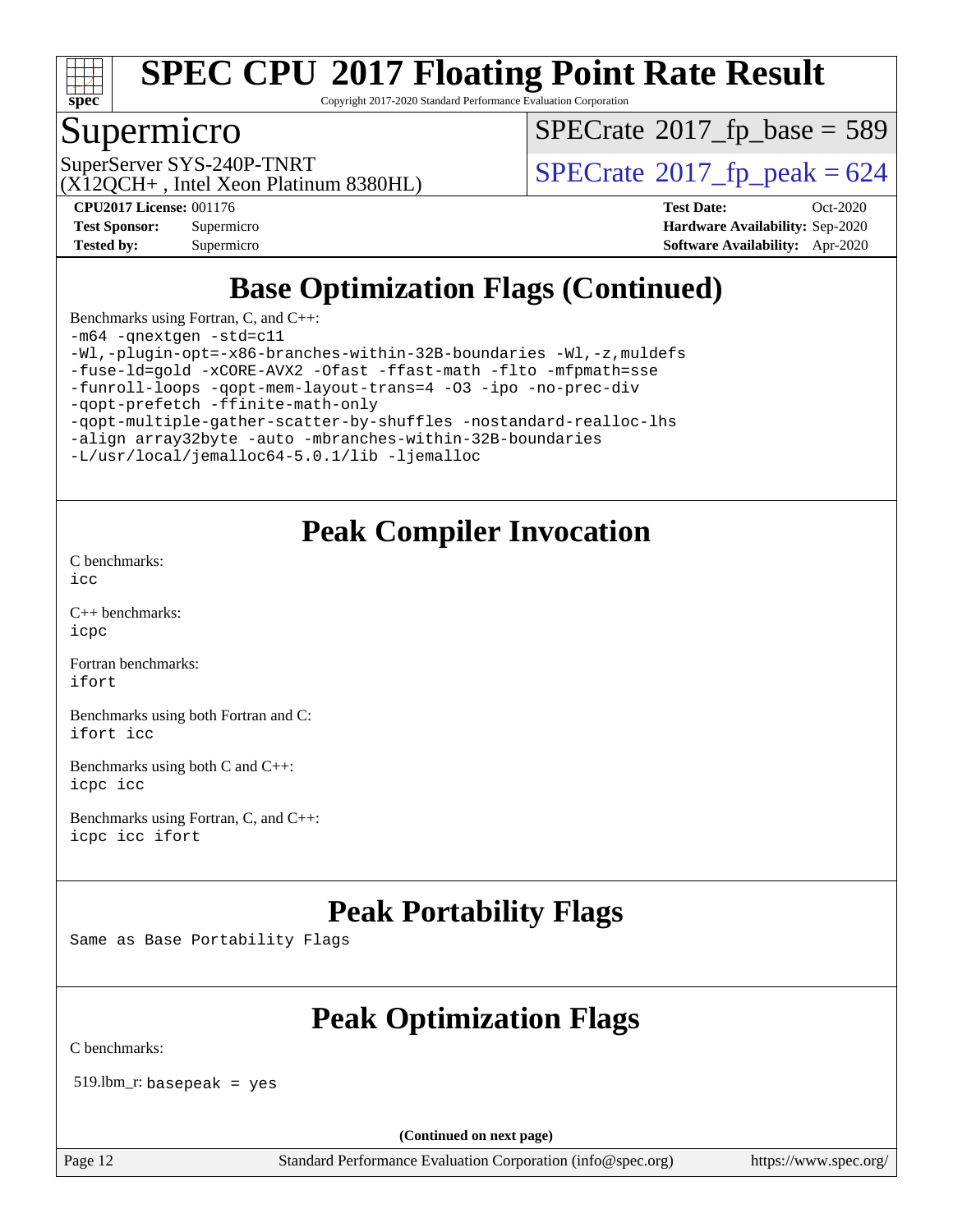

Copyright 2017-2020 Standard Performance Evaluation Corporation

#### Supermicro

 $SPECTate$ <sup>®</sup>[2017\\_fp\\_base =](http://www.spec.org/auto/cpu2017/Docs/result-fields.html#SPECrate2017fpbase) 589

(X12QCH+ , Intel Xeon Platinum 8380HL)

SuperServer SYS-240P-TNRT  $\begin{array}{c|c}\n\text{SuperServer SYS-240P-TNRT} & \text{SPECrate} \textcirc 2017\_fp\_peak = 624\n\end{array}$  $\begin{array}{c|c}\n\text{SuperServer SYS-240P-TNRT} & \text{SPECrate} \textcirc 2017\_fp\_peak = 624\n\end{array}$  $\begin{array}{c|c}\n\text{SuperServer SYS-240P-TNRT} & \text{SPECrate} \textcirc 2017\_fp\_peak = 624\n\end{array}$ 

**[Tested by:](http://www.spec.org/auto/cpu2017/Docs/result-fields.html#Testedby)** Supermicro **[Software Availability:](http://www.spec.org/auto/cpu2017/Docs/result-fields.html#SoftwareAvailability)** Apr-2020

**[CPU2017 License:](http://www.spec.org/auto/cpu2017/Docs/result-fields.html#CPU2017License)** 001176 **[Test Date:](http://www.spec.org/auto/cpu2017/Docs/result-fields.html#TestDate)** Oct-2020 **[Test Sponsor:](http://www.spec.org/auto/cpu2017/Docs/result-fields.html#TestSponsor)** Supermicro **[Hardware Availability:](http://www.spec.org/auto/cpu2017/Docs/result-fields.html#HardwareAvailability)** Sep-2020

**[Peak Optimization Flags \(Continued\)](http://www.spec.org/auto/cpu2017/Docs/result-fields.html#PeakOptimizationFlags)** 538.imagick\_r: basepeak = yes 544.nab  $r:$  basepeak = yes [C++ benchmarks:](http://www.spec.org/auto/cpu2017/Docs/result-fields.html#CXXbenchmarks) 508.namd\_r: basepeak = yes 510.parest\_r: [-m64](http://www.spec.org/cpu2017/results/res2020q4/cpu2017-20201027-24308.flags.html#user_peakCXXLD510_parest_r_m64-icc) [-qnextgen](http://www.spec.org/cpu2017/results/res2020q4/cpu2017-20201027-24308.flags.html#user_peakCXXLD510_parest_r_f-qnextgen) [-Wl,-plugin-opt=-x86-branches-within-32B-boundaries](http://www.spec.org/cpu2017/results/res2020q4/cpu2017-20201027-24308.flags.html#user_peakLDFLAGS510_parest_r_f-x86-branches-within-32B-boundaries_0098b4e4317ae60947b7b728078a624952a08ac37a3c797dfb4ffeb399e0c61a9dd0f2f44ce917e9361fb9076ccb15e7824594512dd315205382d84209e912f3) [-Wl,-z,muldefs](http://www.spec.org/cpu2017/results/res2020q4/cpu2017-20201027-24308.flags.html#user_peakEXTRA_LDFLAGS510_parest_r_link_force_multiple1_b4cbdb97b34bdee9ceefcfe54f4c8ea74255f0b02a4b23e853cdb0e18eb4525ac79b5a88067c842dd0ee6996c24547a27a4b99331201badda8798ef8a743f577) [-fuse-ld=gold](http://www.spec.org/cpu2017/results/res2020q4/cpu2017-20201027-24308.flags.html#user_peakEXTRA_LDFLAGS510_parest_r_f-fuse-ld_920b3586e2b8c6e0748b9c84fa9b744736ba725a32cab14ad8f3d4ad28eecb2f59d1144823d2e17006539a88734fe1fc08fc3035f7676166309105a78aaabc32) [-xCORE-AVX2](http://www.spec.org/cpu2017/results/res2020q4/cpu2017-20201027-24308.flags.html#user_peakCXXOPTIMIZE510_parest_r_f-xCORE-AVX2) [-Ofast](http://www.spec.org/cpu2017/results/res2020q4/cpu2017-20201027-24308.flags.html#user_peakCXXOPTIMIZE510_parest_r_f-Ofast) [-ffast-math](http://www.spec.org/cpu2017/results/res2020q4/cpu2017-20201027-24308.flags.html#user_peakCXXOPTIMIZE510_parest_r_f-ffast-math) [-flto](http://www.spec.org/cpu2017/results/res2020q4/cpu2017-20201027-24308.flags.html#user_peakCXXOPTIMIZE510_parest_r_f-flto) [-mfpmath=sse](http://www.spec.org/cpu2017/results/res2020q4/cpu2017-20201027-24308.flags.html#user_peakCXXOPTIMIZE510_parest_r_f-mfpmath_70eb8fac26bde974f8ab713bc9086c5621c0b8d2f6c86f38af0bd7062540daf19db5f3a066d8c6684be05d84c9b6322eb3b5be6619d967835195b93d6c02afa1) [-funroll-loops](http://www.spec.org/cpu2017/results/res2020q4/cpu2017-20201027-24308.flags.html#user_peakCXXOPTIMIZE510_parest_r_f-funroll-loops) [-qopt-mem-layout-trans=4](http://www.spec.org/cpu2017/results/res2020q4/cpu2017-20201027-24308.flags.html#user_peakCXXOPTIMIZE510_parest_r_f-qopt-mem-layout-trans_fa39e755916c150a61361b7846f310bcdf6f04e385ef281cadf3647acec3f0ae266d1a1d22d972a7087a248fd4e6ca390a3634700869573d231a252c784941a8) [-L/usr/local/jemalloc64-5.0.1/lib](http://www.spec.org/cpu2017/results/res2020q4/cpu2017-20201027-24308.flags.html#user_peakEXTRA_LIBS510_parest_r_jemalloc_link_path64_1_cc289568b1a6c0fd3b62c91b824c27fcb5af5e8098e6ad028160d21144ef1b8aef3170d2acf0bee98a8da324cfe4f67d0a3d0c4cc4673d993d694dc2a0df248b) [-ljemalloc](http://www.spec.org/cpu2017/results/res2020q4/cpu2017-20201027-24308.flags.html#user_peakEXTRA_LIBS510_parest_r_jemalloc_link_lib_d1249b907c500fa1c0672f44f562e3d0f79738ae9e3c4a9c376d49f265a04b9c99b167ecedbf6711b3085be911c67ff61f150a17b3472be731631ba4d0471706) [Fortran benchmarks](http://www.spec.org/auto/cpu2017/Docs/result-fields.html#Fortranbenchmarks): 503.bwaves\_r: [-m64](http://www.spec.org/cpu2017/results/res2020q4/cpu2017-20201027-24308.flags.html#user_peakFCLD503_bwaves_r_m64-icc) [-Wl,-plugin-opt=-x86-branches-within-32B-boundaries](http://www.spec.org/cpu2017/results/res2020q4/cpu2017-20201027-24308.flags.html#user_peakLDFLAGS503_bwaves_r_f-x86-branches-within-32B-boundaries_0098b4e4317ae60947b7b728078a624952a08ac37a3c797dfb4ffeb399e0c61a9dd0f2f44ce917e9361fb9076ccb15e7824594512dd315205382d84209e912f3) [-Wl,-z,muldefs](http://www.spec.org/cpu2017/results/res2020q4/cpu2017-20201027-24308.flags.html#user_peakEXTRA_LDFLAGS503_bwaves_r_link_force_multiple1_b4cbdb97b34bdee9ceefcfe54f4c8ea74255f0b02a4b23e853cdb0e18eb4525ac79b5a88067c842dd0ee6996c24547a27a4b99331201badda8798ef8a743f577) [-fuse-ld=gold](http://www.spec.org/cpu2017/results/res2020q4/cpu2017-20201027-24308.flags.html#user_peakEXTRA_LDFLAGS503_bwaves_r_f-fuse-ld_920b3586e2b8c6e0748b9c84fa9b744736ba725a32cab14ad8f3d4ad28eecb2f59d1144823d2e17006539a88734fe1fc08fc3035f7676166309105a78aaabc32) [-xCORE-AVX2](http://www.spec.org/cpu2017/results/res2020q4/cpu2017-20201027-24308.flags.html#user_peakFOPTIMIZE503_bwaves_r_f-xCORE-AVX2) [-O3](http://www.spec.org/cpu2017/results/res2020q4/cpu2017-20201027-24308.flags.html#user_peakFOPTIMIZE503_bwaves_r_f-O3) [-ipo](http://www.spec.org/cpu2017/results/res2020q4/cpu2017-20201027-24308.flags.html#user_peakFOPTIMIZE503_bwaves_r_f-ipo) [-no-prec-div](http://www.spec.org/cpu2017/results/res2020q4/cpu2017-20201027-24308.flags.html#user_peakFOPTIMIZE503_bwaves_r_f-no-prec-div) [-qopt-prefetch](http://www.spec.org/cpu2017/results/res2020q4/cpu2017-20201027-24308.flags.html#user_peakFOPTIMIZE503_bwaves_r_f-qopt-prefetch) [-ffinite-math-only](http://www.spec.org/cpu2017/results/res2020q4/cpu2017-20201027-24308.flags.html#user_peakFOPTIMIZE503_bwaves_r_f_finite_math_only_cb91587bd2077682c4b38af759c288ed7c732db004271a9512da14a4f8007909a5f1427ecbf1a0fb78ff2a814402c6114ac565ca162485bbcae155b5e4258871) [-qopt-multiple-gather-scatter-by-shuffles](http://www.spec.org/cpu2017/results/res2020q4/cpu2017-20201027-24308.flags.html#user_peakFOPTIMIZE503_bwaves_r_f-qopt-multiple-gather-scatter-by-shuffles) [-qopt-mem-layout-trans=4](http://www.spec.org/cpu2017/results/res2020q4/cpu2017-20201027-24308.flags.html#user_peakFOPTIMIZE503_bwaves_r_f-qopt-mem-layout-trans_fa39e755916c150a61361b7846f310bcdf6f04e385ef281cadf3647acec3f0ae266d1a1d22d972a7087a248fd4e6ca390a3634700869573d231a252c784941a8) [-nostandard-realloc-lhs](http://www.spec.org/cpu2017/results/res2020q4/cpu2017-20201027-24308.flags.html#user_peakEXTRA_FOPTIMIZE503_bwaves_r_f_2003_std_realloc_82b4557e90729c0f113870c07e44d33d6f5a304b4f63d4c15d2d0f1fab99f5daaed73bdb9275d9ae411527f28b936061aa8b9c8f2d63842963b95c9dd6426b8a) [-align array32byte](http://www.spec.org/cpu2017/results/res2020q4/cpu2017-20201027-24308.flags.html#user_peakEXTRA_FOPTIMIZE503_bwaves_r_align_array32byte_b982fe038af199962ba9a80c053b8342c548c85b40b8e86eb3cc33dee0d7986a4af373ac2d51c3f7cf710a18d62fdce2948f201cd044323541f22fc0fffc51b6) [-auto](http://www.spec.org/cpu2017/results/res2020q4/cpu2017-20201027-24308.flags.html#user_peakEXTRA_FOPTIMIZE503_bwaves_r_f-auto) [-mbranches-within-32B-boundaries](http://www.spec.org/cpu2017/results/res2020q4/cpu2017-20201027-24308.flags.html#user_peakEXTRA_FOPTIMIZE503_bwaves_r_f-mbranches-within-32B-boundaries) [-L/usr/local/jemalloc64-5.0.1/lib](http://www.spec.org/cpu2017/results/res2020q4/cpu2017-20201027-24308.flags.html#user_peakEXTRA_LIBS503_bwaves_r_jemalloc_link_path64_1_cc289568b1a6c0fd3b62c91b824c27fcb5af5e8098e6ad028160d21144ef1b8aef3170d2acf0bee98a8da324cfe4f67d0a3d0c4cc4673d993d694dc2a0df248b) [-ljemalloc](http://www.spec.org/cpu2017/results/res2020q4/cpu2017-20201027-24308.flags.html#user_peakEXTRA_LIBS503_bwaves_r_jemalloc_link_lib_d1249b907c500fa1c0672f44f562e3d0f79738ae9e3c4a9c376d49f265a04b9c99b167ecedbf6711b3085be911c67ff61f150a17b3472be731631ba4d0471706) 549.fotonik3d\_r: basepeak = yes 554.roms\_r: Same as 503.bwaves\_r [Benchmarks using both Fortran and C](http://www.spec.org/auto/cpu2017/Docs/result-fields.html#BenchmarksusingbothFortranandC): 521.wrf\_r: [-prof-gen](http://www.spec.org/cpu2017/results/res2020q4/cpu2017-20201027-24308.flags.html#user_peakPASS1_CFLAGSPASS1_FFLAGSPASS1_LDFLAGS521_wrf_r_prof_gen_5aa4926d6013ddb2a31985c654b3eb18169fc0c6952a63635c234f711e6e63dd76e94ad52365559451ec499a2cdb89e4dc58ba4c67ef54ca681ffbe1461d6b36)(pass 1) [-prof-use](http://www.spec.org/cpu2017/results/res2020q4/cpu2017-20201027-24308.flags.html#user_peakPASS2_CFLAGSPASS2_FFLAGSPASS2_LDFLAGS521_wrf_r_prof_use_1a21ceae95f36a2b53c25747139a6c16ca95bd9def2a207b4f0849963b97e94f5260e30a0c64f4bb623698870e679ca08317ef8150905d41bd88c6f78df73f19)(pass 2) [-xCORE-AVX2](http://www.spec.org/cpu2017/results/res2020q4/cpu2017-20201027-24308.flags.html#user_peakCOPTIMIZEPASS2_COPTIMIZEPASS2_FOPTIMIZE521_wrf_r_f-xCORE-AVX2) [-O3](http://www.spec.org/cpu2017/results/res2020q4/cpu2017-20201027-24308.flags.html#user_peakCOPTIMIZEPASS1_COPTIMIZEPASS1_FOPTIMIZEPASS2_COPTIMIZEPASS2_FOPTIMIZE521_wrf_r_f-O3) [-ipo](http://www.spec.org/cpu2017/results/res2020q4/cpu2017-20201027-24308.flags.html#user_peakCOPTIMIZEPASS1_COPTIMIZEPASS1_FOPTIMIZEPASS2_COPTIMIZEPASS2_FOPTIMIZE521_wrf_r_f-ipo) [-no-prec-div](http://www.spec.org/cpu2017/results/res2020q4/cpu2017-20201027-24308.flags.html#user_peakCOPTIMIZEPASS1_COPTIMIZEPASS1_FOPTIMIZEPASS2_COPTIMIZEPASS2_FOPTIMIZE521_wrf_r_f-no-prec-div) [-qopt-prefetch](http://www.spec.org/cpu2017/results/res2020q4/cpu2017-20201027-24308.flags.html#user_peakCOPTIMIZEPASS1_COPTIMIZEPASS1_FOPTIMIZEPASS2_COPTIMIZEPASS2_FOPTIMIZE521_wrf_r_f-qopt-prefetch) [-ffinite-math-only](http://www.spec.org/cpu2017/results/res2020q4/cpu2017-20201027-24308.flags.html#user_peakCOPTIMIZEPASS1_COPTIMIZEPASS1_FOPTIMIZEPASS2_COPTIMIZEPASS2_FOPTIMIZE521_wrf_r_f_finite_math_only_cb91587bd2077682c4b38af759c288ed7c732db004271a9512da14a4f8007909a5f1427ecbf1a0fb78ff2a814402c6114ac565ca162485bbcae155b5e4258871) [-qopt-multiple-gather-scatter-by-shuffles](http://www.spec.org/cpu2017/results/res2020q4/cpu2017-20201027-24308.flags.html#user_peakCOPTIMIZEPASS1_COPTIMIZEPASS1_FOPTIMIZEPASS2_COPTIMIZEPASS2_FOPTIMIZE521_wrf_r_f-qopt-multiple-gather-scatter-by-shuffles) [-qopt-mem-layout-trans=4](http://www.spec.org/cpu2017/results/res2020q4/cpu2017-20201027-24308.flags.html#user_peakCOPTIMIZEFOPTIMIZEPASS1_COPTIMIZEPASS1_FOPTIMIZEPASS2_COPTIMIZEPASS2_FOPTIMIZE521_wrf_r_f-qopt-mem-layout-trans_fa39e755916c150a61361b7846f310bcdf6f04e385ef281cadf3647acec3f0ae266d1a1d22d972a7087a248fd4e6ca390a3634700869573d231a252c784941a8) [-mbranches-within-32B-boundaries](http://www.spec.org/cpu2017/results/res2020q4/cpu2017-20201027-24308.flags.html#user_peakEXTRA_COPTIMIZEEXTRA_FOPTIMIZE521_wrf_r_f-mbranches-within-32B-boundaries) [-nostandard-realloc-lhs](http://www.spec.org/cpu2017/results/res2020q4/cpu2017-20201027-24308.flags.html#user_peakEXTRA_FOPTIMIZE521_wrf_r_f_2003_std_realloc_82b4557e90729c0f113870c07e44d33d6f5a304b4f63d4c15d2d0f1fab99f5daaed73bdb9275d9ae411527f28b936061aa8b9c8f2d63842963b95c9dd6426b8a) [-align array32byte](http://www.spec.org/cpu2017/results/res2020q4/cpu2017-20201027-24308.flags.html#user_peakEXTRA_FOPTIMIZE521_wrf_r_align_array32byte_b982fe038af199962ba9a80c053b8342c548c85b40b8e86eb3cc33dee0d7986a4af373ac2d51c3f7cf710a18d62fdce2948f201cd044323541f22fc0fffc51b6) [-auto](http://www.spec.org/cpu2017/results/res2020q4/cpu2017-20201027-24308.flags.html#user_peakEXTRA_FOPTIMIZE521_wrf_r_f-auto) [-L/usr/local/jemalloc64-5.0.1/lib](http://www.spec.org/cpu2017/results/res2020q4/cpu2017-20201027-24308.flags.html#user_peakEXTRA_LIBS521_wrf_r_jemalloc_link_path64_1_cc289568b1a6c0fd3b62c91b824c27fcb5af5e8098e6ad028160d21144ef1b8aef3170d2acf0bee98a8da324cfe4f67d0a3d0c4cc4673d993d694dc2a0df248b) [-ljemalloc](http://www.spec.org/cpu2017/results/res2020q4/cpu2017-20201027-24308.flags.html#user_peakEXTRA_LIBS521_wrf_r_jemalloc_link_lib_d1249b907c500fa1c0672f44f562e3d0f79738ae9e3c4a9c376d49f265a04b9c99b167ecedbf6711b3085be911c67ff61f150a17b3472be731631ba4d0471706)  $527$ .cam $4$ \_r: basepeak = yes [Benchmarks using both C and C++](http://www.spec.org/auto/cpu2017/Docs/result-fields.html#BenchmarksusingbothCandCXX): 511.povray\_r: [-prof-gen](http://www.spec.org/cpu2017/results/res2020q4/cpu2017-20201027-24308.flags.html#user_peakPASS1_CFLAGSPASS1_CXXFLAGSPASS1_LDFLAGS511_povray_r_prof_gen_5aa4926d6013ddb2a31985c654b3eb18169fc0c6952a63635c234f711e6e63dd76e94ad52365559451ec499a2cdb89e4dc58ba4c67ef54ca681ffbe1461d6b36)(pass 1) [-prof-use](http://www.spec.org/cpu2017/results/res2020q4/cpu2017-20201027-24308.flags.html#user_peakPASS2_CFLAGSPASS2_CXXFLAGSPASS2_LDFLAGS511_povray_r_prof_use_1a21ceae95f36a2b53c25747139a6c16ca95bd9def2a207b4f0849963b97e94f5260e30a0c64f4bb623698870e679ca08317ef8150905d41bd88c6f78df73f19)(pass 2) [-xCORE-AVX2](http://www.spec.org/cpu2017/results/res2020q4/cpu2017-20201027-24308.flags.html#user_peakCOPTIMIZECXXOPTIMIZEPASS2_COPTIMIZEPASS2_CXXOPTIMIZE511_povray_r_f-xCORE-AVX2) [-O3](http://www.spec.org/cpu2017/results/res2020q4/cpu2017-20201027-24308.flags.html#user_peakCOPTIMIZECXXOPTIMIZEPASS1_COPTIMIZEPASS1_CXXOPTIMIZEPASS2_COPTIMIZEPASS2_CXXOPTIMIZE511_povray_r_f-O3) [-ipo](http://www.spec.org/cpu2017/results/res2020q4/cpu2017-20201027-24308.flags.html#user_peakCOPTIMIZECXXOPTIMIZEPASS1_COPTIMIZEPASS1_CXXOPTIMIZEPASS2_COPTIMIZEPASS2_CXXOPTIMIZE511_povray_r_f-ipo) [-no-prec-div](http://www.spec.org/cpu2017/results/res2020q4/cpu2017-20201027-24308.flags.html#user_peakCOPTIMIZECXXOPTIMIZEPASS1_COPTIMIZEPASS1_CXXOPTIMIZEPASS2_COPTIMIZEPASS2_CXXOPTIMIZE511_povray_r_f-no-prec-div) [-qopt-prefetch](http://www.spec.org/cpu2017/results/res2020q4/cpu2017-20201027-24308.flags.html#user_peakCOPTIMIZECXXOPTIMIZEPASS1_COPTIMIZEPASS1_CXXOPTIMIZEPASS2_COPTIMIZEPASS2_CXXOPTIMIZE511_povray_r_f-qopt-prefetch) [-ffinite-math-only](http://www.spec.org/cpu2017/results/res2020q4/cpu2017-20201027-24308.flags.html#user_peakCOPTIMIZECXXOPTIMIZEPASS1_COPTIMIZEPASS1_CXXOPTIMIZEPASS2_COPTIMIZEPASS2_CXXOPTIMIZE511_povray_r_f_finite_math_only_cb91587bd2077682c4b38af759c288ed7c732db004271a9512da14a4f8007909a5f1427ecbf1a0fb78ff2a814402c6114ac565ca162485bbcae155b5e4258871) [-qopt-multiple-gather-scatter-by-shuffles](http://www.spec.org/cpu2017/results/res2020q4/cpu2017-20201027-24308.flags.html#user_peakCOPTIMIZECXXOPTIMIZEPASS1_COPTIMIZEPASS1_CXXOPTIMIZEPASS2_COPTIMIZEPASS2_CXXOPTIMIZE511_povray_r_f-qopt-multiple-gather-scatter-by-shuffles) [-qopt-mem-layout-trans=4](http://www.spec.org/cpu2017/results/res2020q4/cpu2017-20201027-24308.flags.html#user_peakCOPTIMIZECXXOPTIMIZEPASS1_COPTIMIZEPASS1_CXXOPTIMIZEPASS2_COPTIMIZEPASS2_CXXOPTIMIZE511_povray_r_f-qopt-mem-layout-trans_fa39e755916c150a61361b7846f310bcdf6f04e385ef281cadf3647acec3f0ae266d1a1d22d972a7087a248fd4e6ca390a3634700869573d231a252c784941a8) [-mbranches-within-32B-boundaries](http://www.spec.org/cpu2017/results/res2020q4/cpu2017-20201027-24308.flags.html#user_peakEXTRA_COPTIMIZEEXTRA_CXXOPTIMIZE511_povray_r_f-mbranches-within-32B-boundaries)